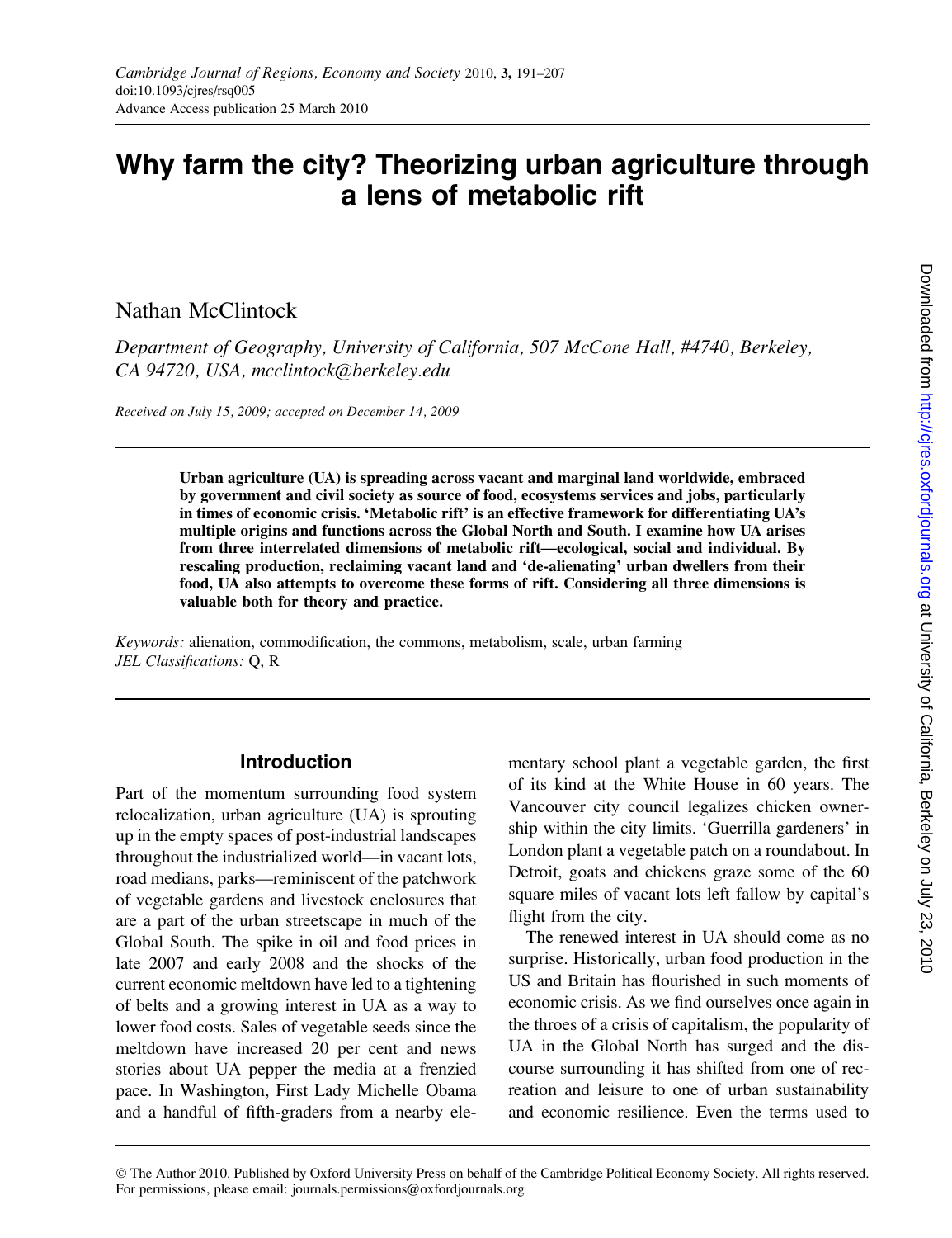describe it have shifted in the Global North; 'urban agriculture' is replacing 'community gardening' in everyday parlance, placing it (despite its much smaller scale) in the same category as UA in the Global South, where livestock and small plots of food crops have persisted as part of the urban landscape.

While the motivations and functions of UA vary greatly across the globe, the widespread discourse surrounding UA in the North does little to differentiate it from its Southern counterpart. Over the last decade or so, as concern over the ecological impacts of urbanization adopts an increasingly Malthusian timbre, government agencies, non-governmental organizations and farmers' groups have touted the potential for UA to help buffer incomes and food security in the rapidly urbanizing South (Mougeot, 2005; UNDP, 1996; van Veenhuizen, 2006). They extol the virtues of UA's multifunctionality: it improves food security and creates jobs, serves as a sink for urban waste and cools cities. The distance between production and consumption—so-called 'food miles'—decreases, lowering fossil fuel use and transportation costs. In the North, advocates echo this discourse, also adding UA's ability to strengthen a sense of community, reconnect consumers with farmers, raise awareness of environmental and human health and keep money circulating locally. Ecological farming practices reduce the amount of agri-chemicals used, curbing environmental pollution and threats to public health. In short, advocates argue that UA creates a more ecologically sound, resilient and productive landscape (UNDP, 1996; Viljoen, 2005).

An undifferentiated view of UA and its possibilities, however, may result in its prescription as a panacea for urban ills without consideration for the geographic particularities of a particular city. Can we generalize about why people farm in the city? And more importantly, can we make broad claims about why people should farm urban spaces? To better understand the dynamics giving rise to UA in various settings in both the North and South, as well as the ways in which UA has developed as a multifunctional response to these dynamics, a theoretical framework bridging political economy, urban geography, agroecology and public health would be helpful not only for agri-food scholars but also for practitioners wishing to engage with UA.

The theory of metabolic rift offers one such lens. Over the last decade, environmental sociologists and geographers have elaborated Marx's argument that the development of capitalism (and the urbanization that followed) alienated humans from the natural environment and disrupted our traditional forms of 'social metabolism', the material transformation of the biophysical environment for the purpose of social reproduction (Clark and York, 2008; Foster, 1999, 2000; Moore, 2000; Swyngedouw,  $2006$ .<sup>1</sup> For Marx, labour was the key to understanding this relationship: ''Labour is, first of all, a process between man and nature, a process by which man, through his own actions, mediates, regulates and controls the metabolism between himself and nature'' (Marx, 1976, 283). Understanding the linkages between mid-19th century environmental crises (such as declining agricultural soil fertility and rising levels of urban pollution) and the squalor of the worker therefore necessitated an understanding of the processes that disrupted (or created a 'rift') in pre-capitalist forms of social metabolism. Marx ascribed this rift to the expansion of capitalist modes of production (the rise of wage labour, in particular) and to urbanization arising from industrialization and the displacement of small-scale agriculture:

Large landed property reduces the agricultural population to an ever decreasing minimum and confronts it with an ever growing industrial population crammed together in large towns; in this way it produces conditions that provoke an irreparable rift in the interdependent process of social metabolism, a metabolism prescribed by the natural laws of life itself. The result of this is a squandering of the vitality of the soil, which is carried by trade far beyond the bounds of a single country. (Marx, 1981, 949)

As he explains, this process also cleaves a biophysical rift in natural systems (such as nutrient cycles),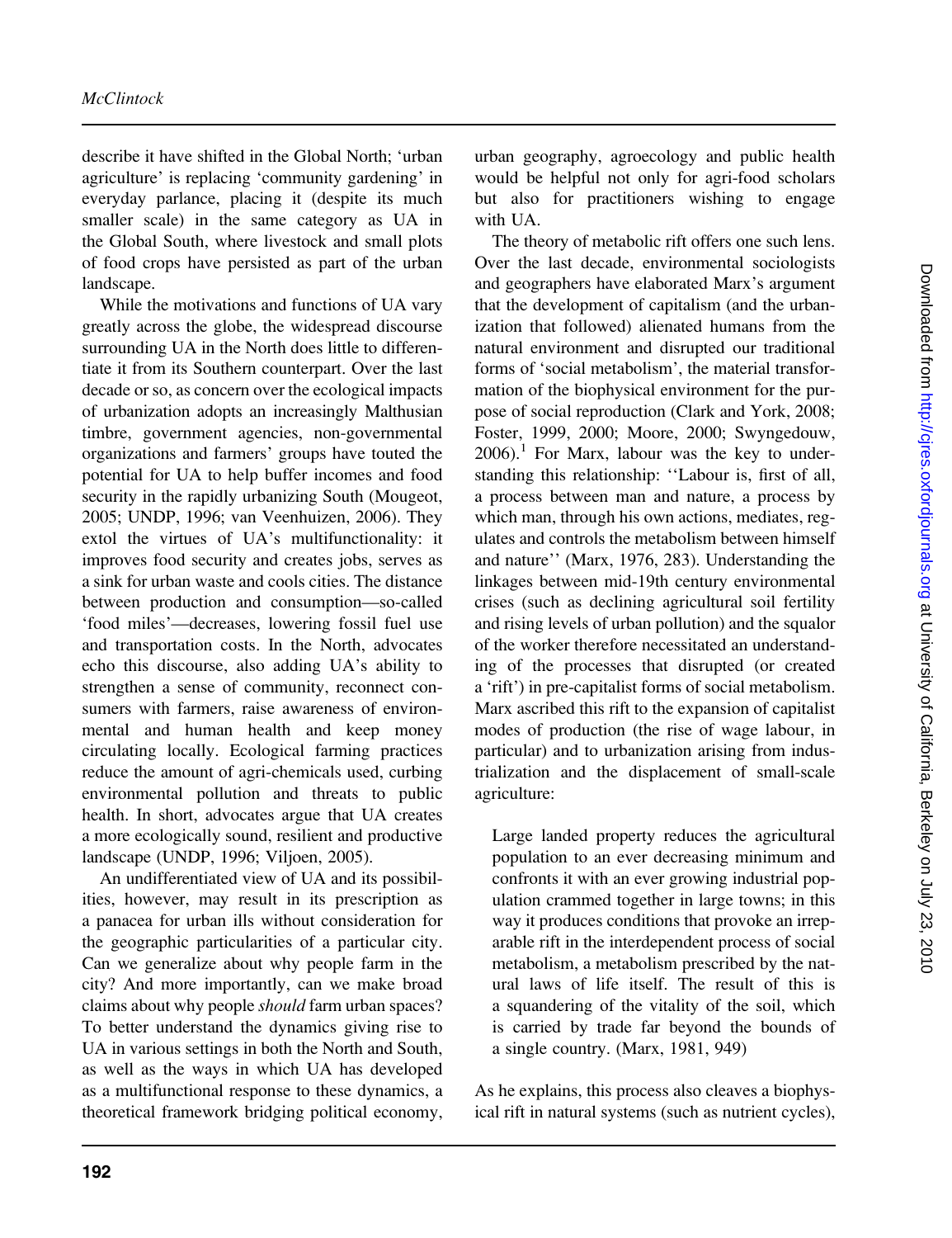Theorizing urban agriculture

leading to resource degradation at points of production and pollution at points of consumption. Finally, this rift reifies a false dichotomy between city and country, urban and rural, humans and nature, obscuring and effacing the linkages between them.

Many environmental sociologists have used the theory of metabolic rift to explain shifts in nutrient cycling under capitalist agriculture as Marx did (Clark and York, 2008; Foster, 1999, 2000; Foster and Magdoff, 2000), as well as the ways that sustainable agriculture might help to overcome this rift (Clausen, 2007; Clow and McLaughlin, 2007; Foster and Magdoff, 2000). Others have expanded the scope of analysis to include broader ecological crises: global warming (Clark and York, 2005; York et al., 2003), fisheries depletion (Clausen and Clark, 2005) and the ecological succession arising from the development of global capitalism (Moore, 2000; Prew, 2003). Despite Marx's conception of social metabolism as a fundamentally socio-ecological process, however, most scholarship on metabolic rift has emphasized the ecological dimensions of crises of capitalist accumulation.

If, as Marxian geographers and political ecologists have argued, understanding 'socio-natures' (such as cities, agricultural landscapes or other areas of resource extraction) is contingent upon uncovering the ways in which social and natural processes are co-produced through social metabolism (Harvey, 2006; Smith, 2008; Swyngedouw, 2006), then understanding UA's contingency on historical processes is a necessary first step in theorizing its multiple geographies. The purpose of this paper is therefore two-fold. First, I contribute to the existing conceptualization of metabolic rift by more explicitly emphasizing its social dimensions. I discuss three interdependent yet distinct forms or dimensions of metabolic rift: (i) ecological rift, which includes both the rift in a particular biophysical metabolic relationship (such as nutrient cycling) and the spatio-temporal rescaling of production that follows in its wake; (ii) social rift, arising from the commodification of land, labour and food at various scales and (iii) individual rift, the alienation of humans from nature and from the products of our labour. Rather than a triad of separate processes, these three unified dimensions of metabolic rift are co-produced but can be differentiated as a function of both the scale at which metabolic rift occurs and by the grain and extent of observation. I should stress here that my intention is not to toss out new terms and concepts simply for the sake of adding to an already saturated lexicon of Marxian political economy. Rather, I hope to bridge and clarify existing concepts and incorporate them into a single framework that accords equal weight to ecological and social aspects. As such, a theory of metabolic rift emphasizing its multiple dimensions may be used more precisely to analyse and explain historical and contemporary transformation of the agri-food system.

My second goal in this paper is to use this expanded view of metabolic rift both to shed light on the different dynamics driving the emergence of UA in various parts of the world and to show how UA attempts to overcome these three forms of metabolic rift. With added emphasis on social rifts in metabolism operating at multiple scales, this expanded framework can help us understand both social and ecological dimensions of UA's multifunctionality, from its attempts to overcome disruptions in ecological cycles to its ability to reclaim public space, re-embed food production and consumption with socio-cultural significance and reconnect consumers with their food and the environment.<sup>2</sup> Understanding UA in this way may be of service not only to academics but also to policy makers, planners, non-profit workers and UA advocates as they frame discussions of UA and develop future policy and programmes.

## Ecological rift: rescaling metabolism

The form of metabolic rift most discussed by scholars is what I refer to more specifically as ecological rift. According to their arguments, the imperative of spatial expansion inherent to capitalism has cleaved a rift between city and country, humans and nature. In search of new spaces for ongoing accumulation, capital has also disrupted sustainable biophysical relationships such as nutrient cycles. As Moore (2000, 137) argues, ''systemic cycles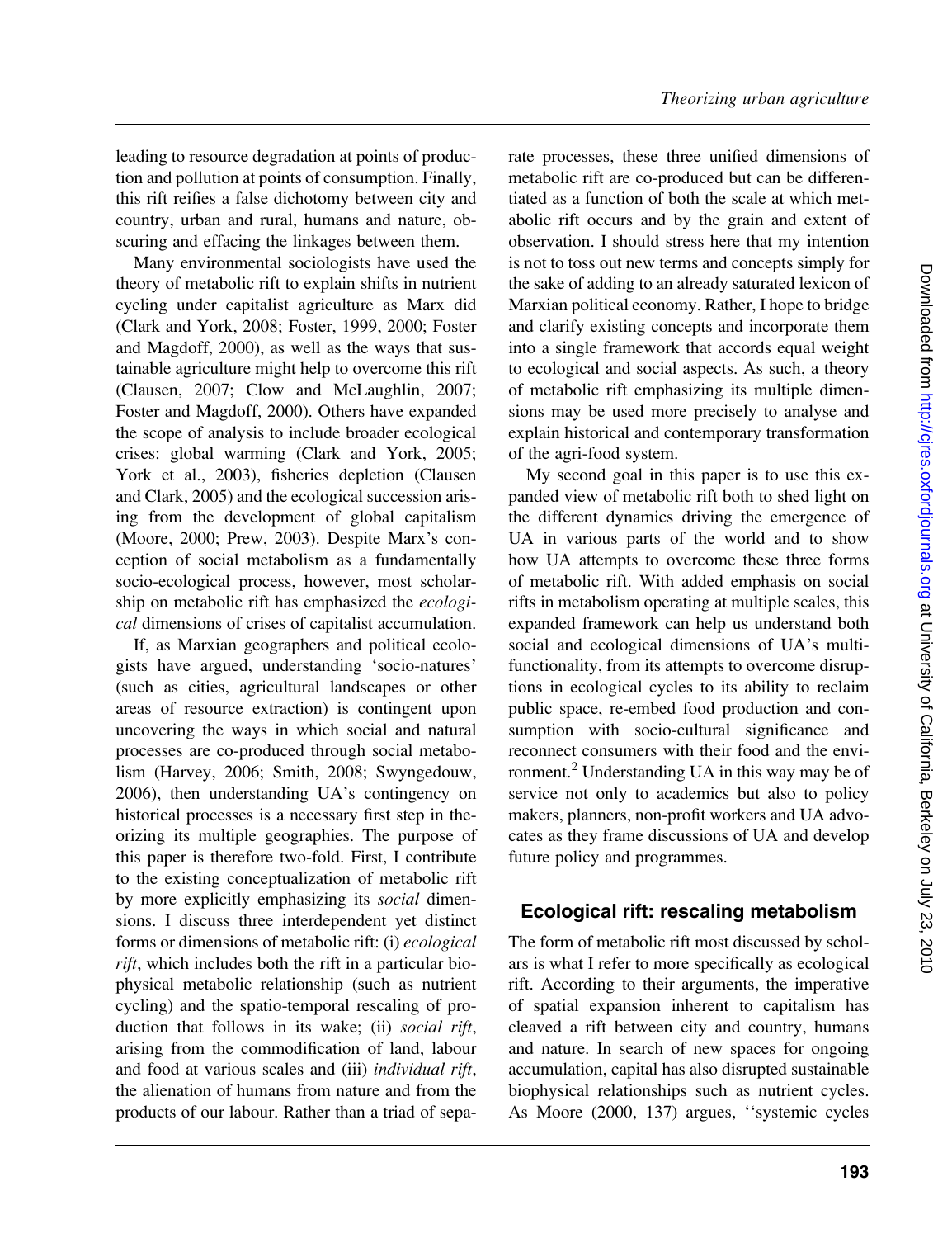of agroecological transformation'' triggered by new modes of capitalist production ''usher in a new more intrusive and more globalized exploitation of nature by capital''. Capital's ongoing expansion therefore creates a cycle of 'rifts and shifts' whereby attempts to address a metabolic rift in one place simply lead to 'geographic displacement' of ecological crisis (Clark and York, 2008). In an often-cited example, the expansion of capitalist agriculture in Europe and North America led to a soil fertility crisis during the 19th century. A mad dash for new sources of fertility ensued (notably for South American guano and saltpeter) alongside a nascent synthetic fertilizer industry. The scramble to locate new sources of fertility drove imperialist expansionism that ultimately displaced the metabolic rift elsewhere (Clark and York, 2008; Foster, 1999; Foster and Magdoff, 2000). As Engels explained in the late 19th century, each technological triumph over nature leads to other crises: ''For each such victory takes its revenge on us. Each victory, it is true, in the first place brings about the results we expected, but in the second and third places it has quite different, unforeseen effects which only too often cancel the first'' (Engels, 1959, 12). These short-term technological fixes inevitably generate new metabolic rifts, amounting to a ''a shell game with the environmental problems [capitalism] generates, moving them around rather than addressing the root causes'' (Clark and York, 2008, 14).

However, this shell game is not just a matter of space but also a matter of scale. While a rift in a particular metabolic process occurs at a particular scale, social metabolism of nature continues at new spatial and temporal scales as production is relocated or becomes dependent on new inputs. Capitalist rationalization of agriculture (farm consolidation, separation of crops and livestock, the advent of imported and synthetic fertilizers) arose from the pursuit of new markets and from the need to avert crises of production, such as falling rates of profit due to competition, a decline in availability of raw materials or environmental pollution and declining worker health resulting from production practices (cf Moore 2000, 2008). These shifts in production not only severed particular metabolic interactions such as on-farm cycling of nutrients between soil, crops, livestock, manure and human waste but also rescaled social metabolism, both spatially and temporally.

Sustaining social metabolism under a food production system that depletes rather than regenerates the resource base depends on both spatial and temporal rescaling and increasingly relies on what ecologists refer to as spatial and temporal 'subsidies' to the food web (Polis et al., 2004). Whenever metabolism is rescaled to incorporate a new subsidy, a new ecological rift is created because it is impossible to close the loop between the source and sink of the subsidy. During the aforementioned crisis in soil fertility, guano and nitrates imported from Peru and Chile were mined from decades- and centuriesold deposits (Clark and York, 2008; Foster and Magdoff, 2000). If, as Huber (2009, 108) argues, fossil fuel use is ''an internal and necessary basis to the capitalist mode of production'', such spatiotemporal rescaling of social metabolism is also internal and integral to the contemporary agri-food system. The natural gas and petroleum needed to produce synthetic fertilizer and power tractors, for example, is millions of years-old, drawn from gas fields and oil wells around the globe and shipped to factories and refineries before being used thousands of miles from the point of extraction.<sup>3</sup> It soon becomes easy to see how ecological rift scales up, making social metabolism a global affair, dependent on millions-year-old subsidies from tens of thousands of miles away.

Rescaling these nutrient cycles and reducing dependence on petroleum-based food production lie at the heart of UA's potential to mitigate metabolic rift. British agronomist Sir Albert Howard (1943), concerned that organic wastes (human, animal and crop residues) were rarely cycled back to their point of origin in large-scale agriculture, plaintively pondered, ''Can anything be done at this late hour by way of reform? Can Mother Nature secure even a partial restitution of her manurial rights?'' (40). While unclear if he was aware of Marx's views on social metabolism (and if so, it is doubtful that as a servant of the British crown he would have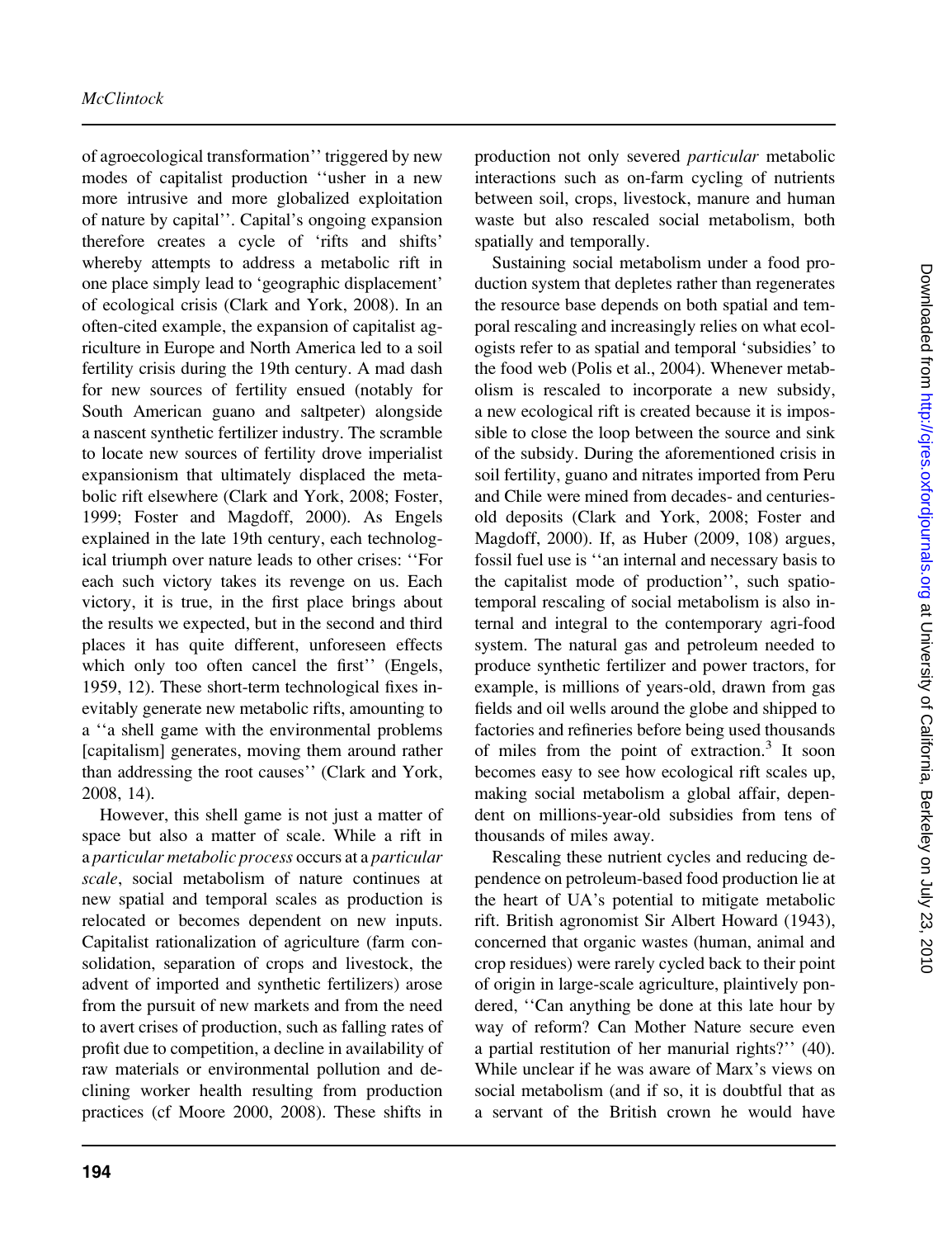admitted as much!), Howard echoed the concerns of Liebig, Marx and Engels. Noting that ''the Chinese have maintained soil fertility on small holdings for forty centuries'' and inspired by the traditional farming practices he witnessed around him in the colonies, Howard championed compost use over chemical fertilizers and pondered a possible transformation of the industrial model where waste would be cycled back to farmland. Howard's notion dovetailed with what Engels envisioned in 1878:

[A]bolition of the antithesis between town and country is not merely possible. It has become a direct necessity of industrial production itself, just as it has become a necessity of agricultural production and, besides, of public health. The present poisoning of the air, water and land can be put an end to only by the fusion of town and country; and only such fusion will change the situation of the masses now languishing in the towns, and enable their excrement to be used for the production of plants instead of for the production of disease. (Marx and Engels, 1978, 723)

In this same tradition, mending ecological rift via the recycling of organic waste is central to UA across the globe. This concept of returning nutrients to agricultural soils in the form of urban waste is vital to overcoming the 'antithesis between town and country' and is fundamental to a 'restitutive' agriculture. While few urban planners and mainstream development practitioners likely look towards Marx and Engels for inspiration, these obscure passages describing metabolic rift are particularly prescient, relevant not only to the development of sustainable agriculture but also to urban waste management and the impending environmental crises of mega-urbanization (cf Davis, 2006, 121–50).

For millennia, farmers worldwide have maintained soil fertility on small plots through the application of organic waste; urban farmers are no exception. Adapting to the rising cost of chemical fertilizers and stagnant market prices for their produce, urban farmers in many parts of the South rely on intensive applications of manure from urban and peri-urban livestock production, ash and composted garbage as a free or low-cost fertilizer and soil conditioner. Peri-urban livestock producers, in addition to tapping rising urban demand for meat, dairy and eggs, sell manure to urban market gardeners and to large-scale vegetable farms in the urban outskirts. To profit from compost's fertilizing potential, farmers frequently cultivate the peripheries of garbage dumps or establish illicit contracts with garbage truck or cart drivers to obtain compost for their fields, paying them to simply dump a load of garbage in their fields while en route to central collection facilities. Advocates argue that redirecting the organic fraction of waste streams to agricultural production in urban areas and their hinterlands will help to boost soil fertility, as well as reduce soil and water pollution arising from heavy agrochemical use and large concentrations of waste deposited in landfills, dumps and waterways (Dreschel and Kunze, 2001; UNDP, 1996).

Yet to truly close the nutrient cycle and diminish the impacts of this ecological rift, human waste from urban consumers would need to be returned to the crops' fields of origin. Every day, on average, every human produces 1 to 1½ kg of nutrient-rich feces. Human waste, or 'night soil', is a common source of organic fertilizer in UA and peri-UA, though less commonly promoted (much less discussed) due cultural biases and to the higher public health risks associated with its application. Despite the social stigma, foul odor and contamination risk related to its use, there is stiff competition among farmers for access to night soil. In one study, twothirds of farmers surveyed in two peri-urban zones in northern Ghana used human waste in their fields (Cofie et al., 2005). In China, in particular, application of human waste to farmland has been central to both urban waste management and agricultural production but has been diminishing as rapid industrialization and urbanization transform agricultural production at the urban edge (UNDP, 1996).

In the Global South, such forms of restitutive soil fertility management generally arise from creative exploitation of limited resources and adaptation to limited access to land, fertilizer and credit. Framed as a sustainable way to reduce urban ecological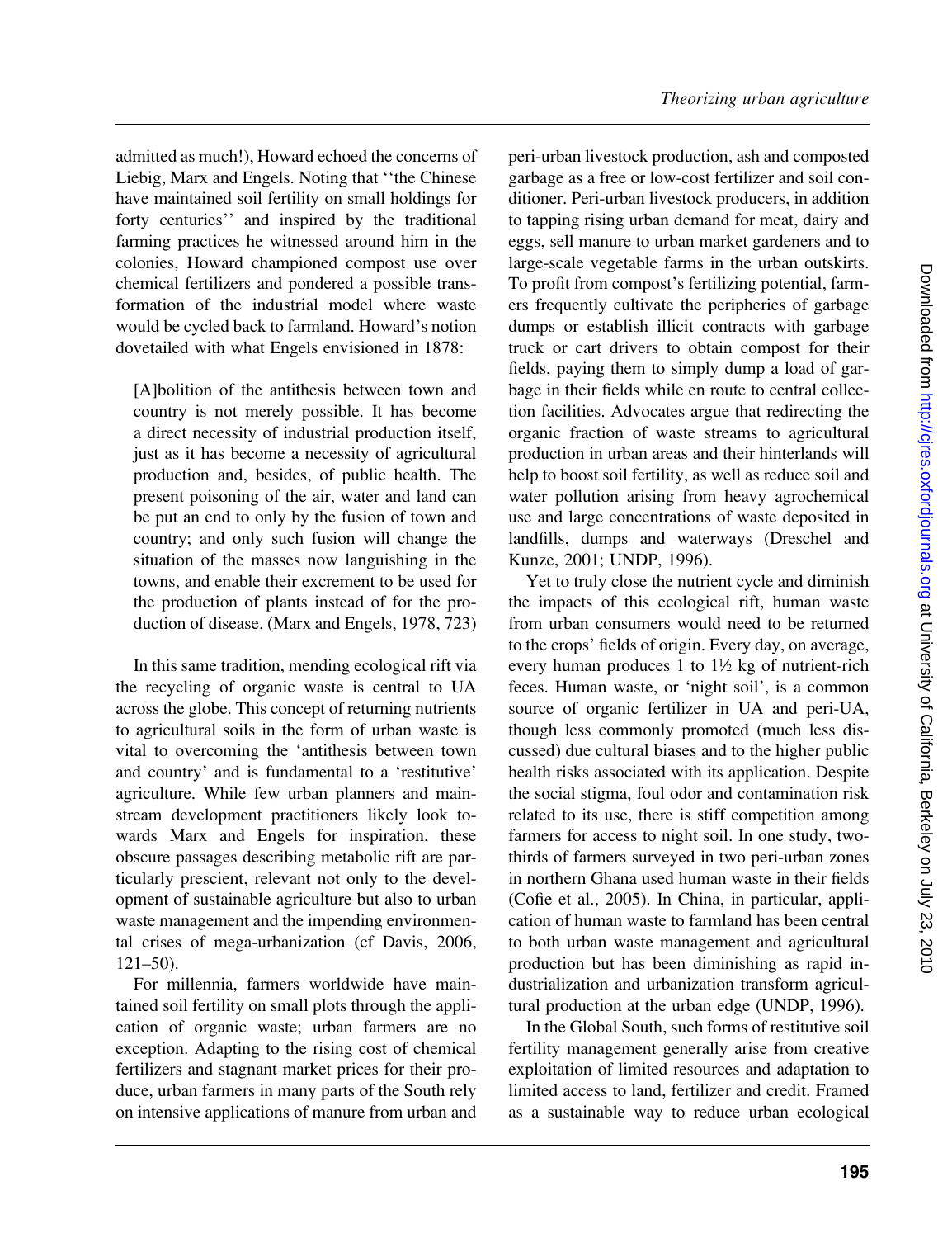footprints, such age-old nutrient cycling practices (excepting night soil application) are now a cornerstone of UA advocacy worldwide. In North America and Europe, an ethos of agricultural sustainability generally informs UA practice. Many urban gardeners and most UA projects use ecological methods that attempt to close the nutrient cycle, such as compost application, planting of nitrogenfixing cover crops and incorporation of crop residues. Application of compost to urban soils can also provide other environmental services, such as reducing erosion, improving drainage and water holding capacity, controlling pathogen and immobilizing heavy metals. For commercial growers in peri-urban areas, a growing consumer demand for local and organic food often drives the transition to more ecologically sound farming practices. A growing number of municipalities collect green waste (a combination of yard trimmings and food scraps) for composting. Much of the compost is sold at low cost or provided for free to local farmers, landscapers and gardeners.

Infrastructure for the collection, composting and distribution of compost seems to be the greatest hurdle preventing UA's ability to minimize ecological rift in nutrient cycling. Nevertheless, development workers and planners are optimistic about its role and argue that with improved waste management technology, access to land and policies favouring agricultural production in urban areas, UA can contribute significantly to feeding the world's cities and mending ecological rift by restoring 'Nature's manurial rights', rescaling production to a more local level and relying less on spatial and temporal subsidies.

## Social rift: commodification

Drawing on Marx's analysis of soil fertility depletion, most scholars have emphasized ecological dimensions of metabolic rift. According to Marx's conception of social metabolism, however, ecological rifts develop in conjunction with social processes, notably the rise of wage labour. If, as Marx argued, understanding these rifts depends on understanding the linkages between wage labour

and capital, the utility of metabolic rift as a theoretical framework through which to view the agri-food system stands to gain from added emphasis on what I call 'social rift'. Two historically interrelated processes—theorized by Marx as primitive accumulation—are central to social rift: the commodification of land and the commodification of labour. The clearing and/or dispossession of subsistence farmers and herders from common land has resulted in the proletarianization of rural populations who flood into urban centres in search of work: ''the systematic theft of communal property was of great assistance ... in 'setting free' the agricultural population as a proletariat for the needs of industry'' (Marx, 1976, 886).<sup>4</sup>

Understanding this social rift is not only essential to explaining urbanization but also to elucidating the linkages between urbanization and the agri-food system. The rise of large- and industrial-scale farming has entailed the consolidation of land and expansion of mechanization and other new farming technologies, both of which reduce the demand for agricultural labour. This was evident in Europe at the dawn of the capitalist era, in the USA during the latter half of the 20th century (Cochrane, 1993; Mazoyer and Roudart, 2006), and more recently in China where as many as 70 million farmers were dispossessed by expanding land markets in the last decade of the 20th century (Harvey, 2005, 146–7). In the Global South, a host of pressures—structural adjustment programmes, land consolidation, drought, war, expansion of natural resource extraction and biofuels plantations—has dispossessed rural populations over the last several decades and fuelled the growth of megacities and their slums across the globe (Davis, 2006). Indeed, as Marx (1976) predicted, ''Part of the agricultural population is therefore constantly on the point of passing over into an urban or manufacturing proletariat'' (795).

Social rift is a central driver of UA in the Global South, where production of food is often a subsistence activity. Between 70 and 75 per cent of farmers in a survey of UA in Nairobi, for example, produced for household consumption, citing hunger and the need for food as their principal motivation (Ali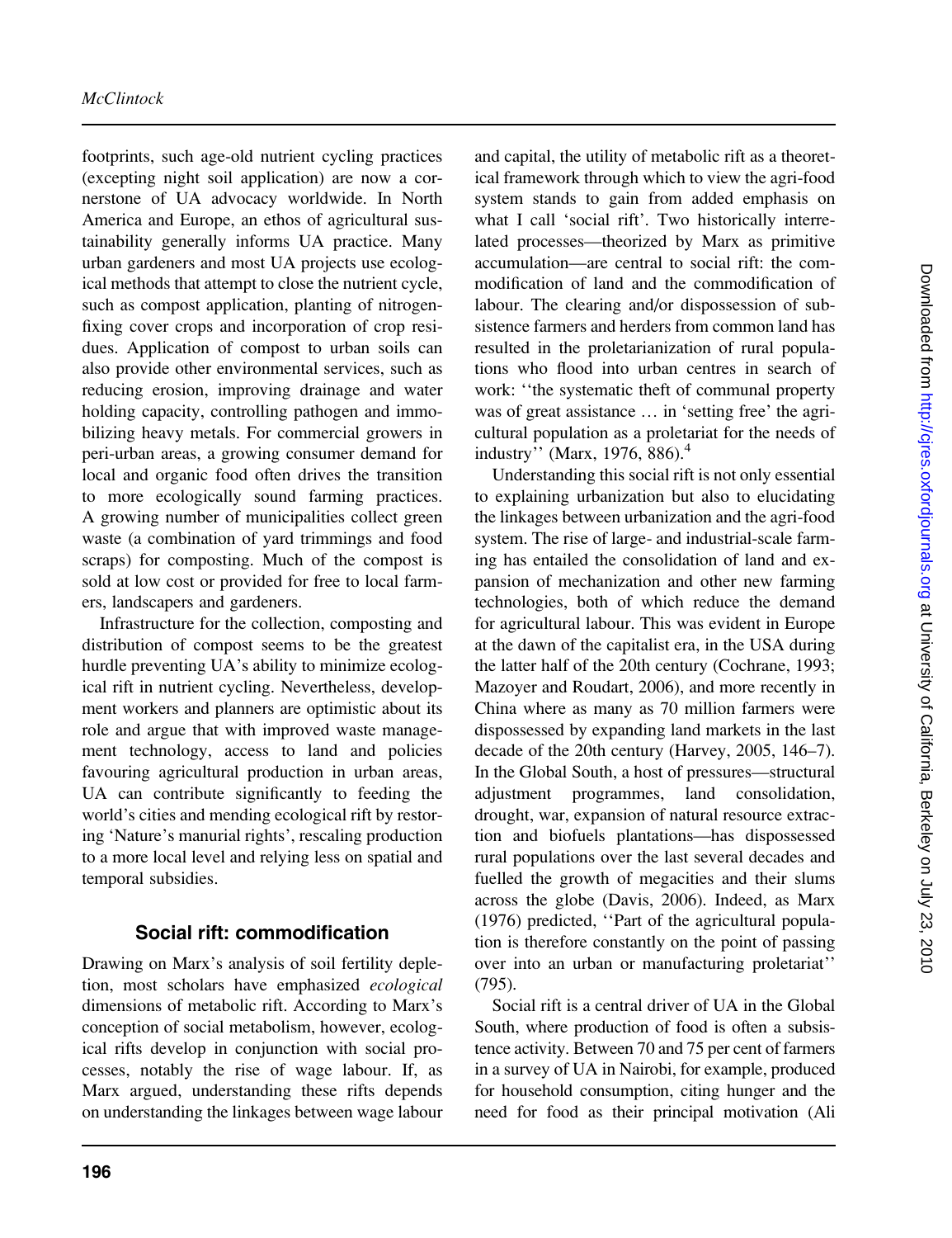Memon and Lee-Smith, 1993; Freeman, 1991). Similar rates have been found in other parts of Africa, with lower rates in Asia and Latin America (Egziabher et al., 1994; Mougeot, 2005; van Veenhuizen, 2006). Rural migrants often discover on arrival in urban centres that prospects for employment are slim. Many must therefore improvise new means of survival, particularly in those cities where social services were gutted under structural adjustment during the 1980s and 1990s. Many embark on smallscale agriculture on marginal plots of land tucked in between housing, industry and infrastructure, within the city itself or in its immediate hinterlands, in order to buffer themselves from the socio-economic upheaval of dispossession from their land and from the lack of formal employment opportunities in the city and its peripheral slums.<sup>5</sup> The slashing of government jobs under structural adjustment in many parts of the Global South also drove members of the urban professional class to embark on UA projects to augment their diets, and for those selling on informal local markets, to supplement their income.

According to Guyer (1987), subsistence and small-scale urban food production, along with the informal food economy to which it contributes, often undermine the expansion of more formal markets. At the same time, however, self-provisioning effectively subsidizes the cost of social reproduction within the larger capitalist economy (Arrighi, 2008; Berry, 1993; Hart, 2002; Wolpe, 1972); in short, wages can stay lower if workers are feeding themselves, ultimately facilitating the accumulation of capital.<sup>6</sup> UA therefore exists in tension with capital, arising as a strategic response to social rift on one level by exploiting underutilized land and buttressing against the expansion of commercial agri-food markets in poor areas, while subsidizing ongoing accumulation on a more macro-level. Such coping mechanisms generally shift an additional burden onto the shoulders of urban women, in particular (Hovorka et al., 2009; Meillassoux, 1983). In addition to expending her energy on food production and jobs in the informal economy, a female farmer may also divert income earned from sale of surplus produce towards the purchase of additional ingredients for a meal; as a Senegalese extensionist explains, ''Whatever a woman earns [from her gardens] goes directly into the cooking pot'' (McClintock, 2004).

A straightforward Marxian analysis of the combined impact of low wages and dispossession from the land can largely explain the rise of UA and its continued presence in the Global South. Indeed, primitive accumulation is ongoing as Southern countries integrate more fully into the global economy and communally managed property 'enclosed' by titling arrangements and emerging land markets. In the North, however, such processes happened longer ago; it is therefore helpful to draw also on the work of Polanyi (2001) in order to understand how social rift has produced UA in the North. Polanyi describes in detail how land, labour and money are bought and sold as 'fictitious commodities', fictitious because they were not produced to be sold as a commodity. Under the expansion of laissez faire economic liberalism, they are increasingly subject to the whims of the free market (Polanyi, 2000, 60). In times of economic crisis, when the market value of the fictitious commodities fluctuates dramatically, an 'avalanche of social dislocation' tends to follow (Polanyi, 2000, 42). Polanyi argues that without a moral economy of mutual aid in times of need, the unchecked buying and selling of these fictitious commodities risks unleashing social upheaval:

Robbed of the protective covering of cultural institutions, human beings would perish from the effects of social exposure .... Nature would be reduced to its elements, neighborhoods and landscapes defiled, rivers polluted ... the power to produce food and raw materials destroyed. (Polanyi, 2000, 76)

Wages left to laissez faire or free market logic decline as surplus labour enters the market (a process that, as we have seen, is fueled by the ongoing primitive accumulation), depressing wages that lowers work and living standards (Marx, 1976; Harvey, 2007). Land—and by extension natural resources—valued only as a production input or commodity for exchange can be over-exploited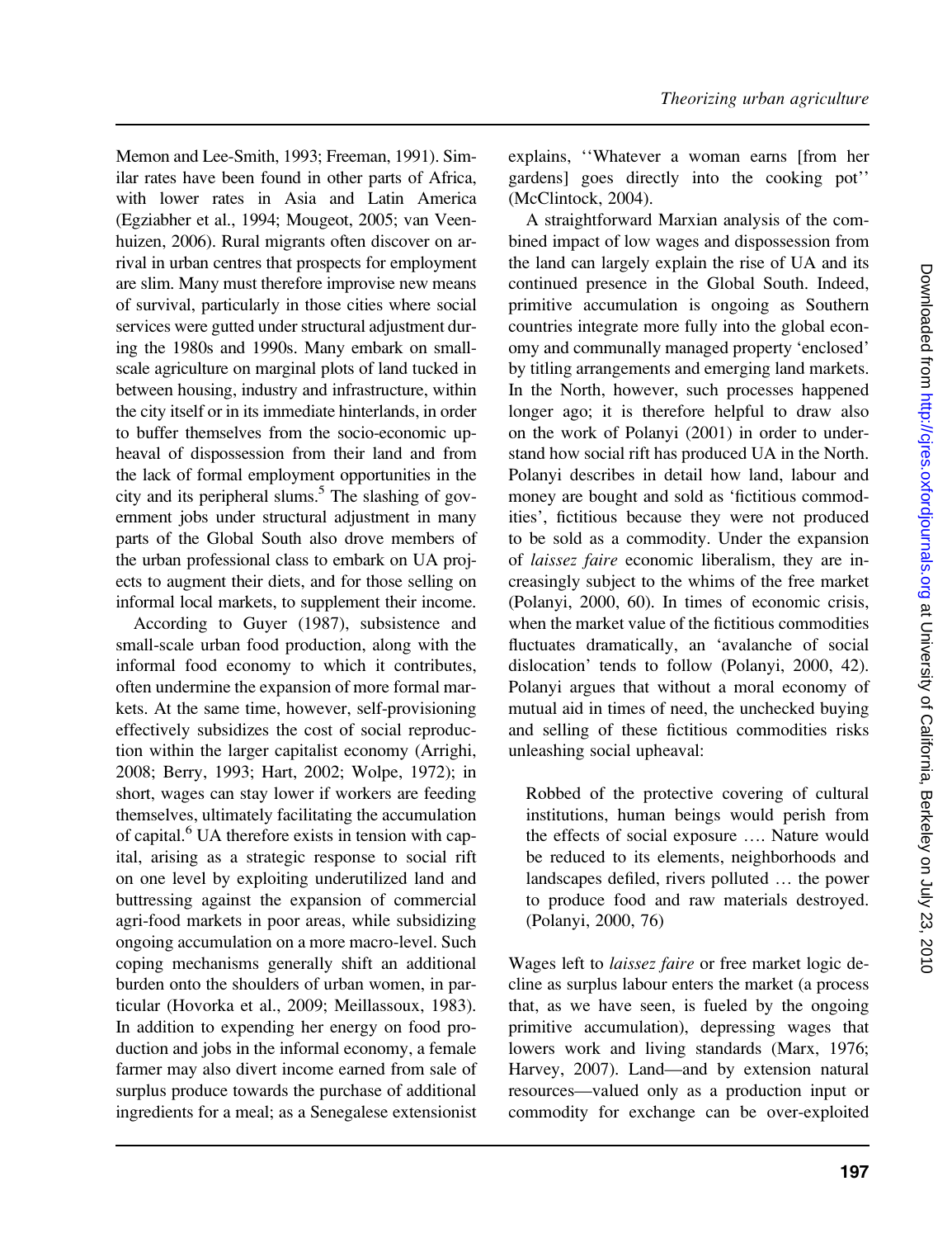for short-term gain with little consideration of its long-term productivity. In sum, ''leaving the fate of soil and people to the market would be tantamount to annihilating them'' (Polanyi, 2001, 137). To protect people from extreme social dislocation, a 'protective counter-movement' inevitably arises (Polanyi, 2001, 71–80) that ranges in form from communal networks of support to government intervention and regulation.

With the rise of rapid urbanization during the industrial era, UA repeatedly arose as part of a counter-movement to protect the population from the social dislocation resulting from ''leaving the fate of soil and people to the market''. Subsistence food production was part of the American and European urban landscapes well into the 20th century. As urban areas developed during industrialization, UA often served as a coping strategy, significantly subsidizing the social reproduction of workers as in the South. In Britain, the Commons Act 1876 and various Allotment Acts (1832, 1887, 1908, 1922, 1925 and 1950) obliged ocal governments to provide citizens with space for food production (Crouch and Ward, 1988). In the USA, subsistence production was actively practised and encouraged well into 20th century in urban centres such as Los Angeles, where chickens, pigs, beans and tomatoes were common sights in the small yards of worker housing (Nicolaides, 2001). Community gardens in the USA and allotment gardens in the UK grew in number during times of economic hardship and austerity. However, the growth of UA during these crises periods was often orchestrated by governments as a part of a coordinated protective measure. Urban food production served not only to buffer for food security but also to quell potential unrest (Moore, 2006). As America industrialized in the late 19th century, a growing pool of unemployed gathered in urban areas. Municipal governments provided garden plots and seeds to stave off hunger and unrest. During the Depression of 1893, the mayor of Detroit launched a so-called Potato Patch plan—later adopted across the USA—to provide the unemployed with vacant lots between ¼ and 1 acre each. More than 1500 families farmed small vacant lots between an eighth- to a half-hectare each on 455 acres (184 ha). Gardens were intended not only to provide food and employment but also to create self-respect and to help assimilate recent immigrants. During the Great Depression, UA again provided food and jobs for the masses of unemployed. The New Deal Federal Emergency Relief Administration spent \$3 billion on relief gardens between 1933 and 1935 alone. One gardening programme in New York City transformed 5000 vacant lots into highly profitable gardens by 1934 (Brown and Jameton, 2000; Lawson, 2005).

Garden programmes also exploded during wartime. Liberty gardens proliferated in the USA during the World War I as a government response to the food riots gripping the nation. Under the guidance of the National War Garden Commission, 'idle' land was cultivated by more than 5 million gardeners. During World War II, under the National Victory Garden Program, 20 million gardens produced 40 per cent of America's vegetables by 1944. During the economic recession of the 1970s, 'inflation gardens' flourished in America's inner cities with a boost from the back-to-the-land ideals of the environmental movement and the USDA's \$1.5 million Urban Gardening Program. During this period, community gardeners and activists took over thousands of vacant lots in US cities that had become fallow in the ebb of industrial and residential capital (Brown and Jameton, 2000; Lawson, 2005; Schmelzkopf, 1995).

This same notion of local food production as a safety net for city dwellers drives many of today's initiatives. Leon Davis, a community activist in Oakland, California, explains:

Food is the key, food is the gold. Even when people get kicked out of their apartments and they're out there homeless on the street, they're still going to have to acquire food. For people out on the streets, how can they get fed for that day? ''When my stomach get growling, man, and I don't have no money in my pocket, I'll go steal something out the store,'' you see? So if you don't establish a network with food as a basis, you're going to have more thieving, more people are going be stealing from stores, robbing people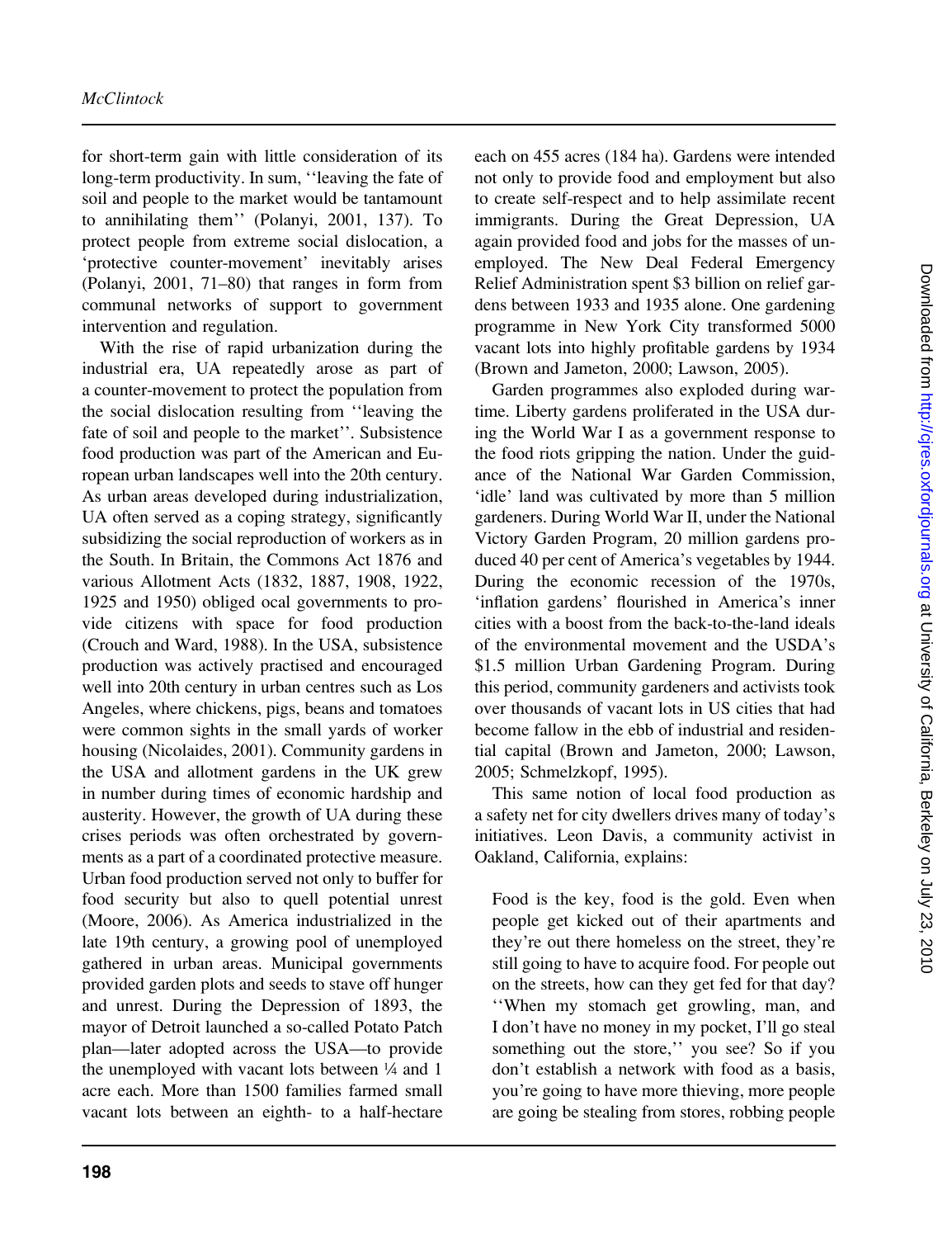because they don't have no money, so they can buy food. Not so they can buy drugs, but so they can buy a sandwich. People robbing each other so they can buy a sandwich. So food production needs to ramp up. More local farms, not just in the outlying areas, but right here in the city, people growing, knowing how to grow. (Interview with the author, 16 March 2009, Oakland, California)

As Davis argues in the quote above, local food production is central to a local food system that is accessible to all and is necessary in order to stave off precisely the sort of social dislocation arising from economic crisis that Polanyi warned of. The Obama administration is on the same page and has launched a Keynesian protective countermovement vaguely reminiscent of the Franklin Roosevelt's New Deal to stave off the social upheaval due to widespread unemployment. Evidently, the US government is once again onboard in the promotion UA as a means of guaranteeing food security for the urban poor. Following the precedent set by the First Lady's South Lawn garden, the Corporation for National and Community Service, the public–private partnership housing AmeriCorps and other government-sponsored domestic volunteer programmes, published an online 'toolkit' on how to establish a community garden as a means to 'expand access to healthy local food'. The document explains:

Community gardens provide access to traditional produce or nutritionally rich foods that may otherwise be unavailable to low-income families and individuals .... Community gardens allow families and individuals, without land of their own, the opportunity to produce food. Oftentimes gardeners take advantage of the experiential knowledge of elders to produce a significant amount of food for the household.<sup>7</sup>

The discourse of crisis driving these programmes was used not only to justify UA but also to denigrate it as an act of welfare for the poor once crises had passed. As such, crisis discourse helped to obscure the subsistence role that UA has always played in urban landscapes, as well as to devalue UA in times of prosperity (Moore, 2006). Indeed, when the economy improves and adjacent land values rise, UA is no longer seen as a public good but an obstacle to development. In New York's Lower East Side during the 1970s, for example, municipal government promoted community gardens as ''a productive use of land considered to be relatively useless''. The gentrification of nearby SoHo in the 1980s, however, led to rising land values and a growing interest in development and eventually to a moratorium of leasing vacant land for gardens and the bulldozing of several squatter gardens. Tensions also arose within the community over whether to use vacant lots as space for gardens or for lowincome housing (Schmelzkopf, 1995). These tensions between development and UA are often racialized, as in the case of South Central Farms. The 14-acre farm was originally established in 1993 by the Los Angeles Regional Food Bank in an effort to bring healthy food to the impoverished neighbourhood. In a now-famous case, the gardens (which provided food for more than 350 families) were bulldozed in 2006 following a long legal and political battle between activists, city council and the land owner (Barraclough, 2009; Irazábal and Punja, 2009).<sup>8</sup>

UA's relation to social rift does not lie with land alone. If we consider food as a fictitious commodity like land, UA's ability to mend social rift becomes even clearer. Food, while produced as a commodity in the capitalist agri-food system, functions in a similar manner to Polanyi's other fictitious commodities. Its treatment as a simple commodity to be bought and sold according to market logic effaces the complex weave of relations running through its production, distribution, preparation and consumption. The rapid transformation of the agri-food system during the 20th century was due in large part to the expanded commodification of food, from patented seeds to artificial ingredients and fast food restaurants. As food has become increasingly processed and packaged, the culture and traditions surrounding food production and consumption have gradually been obscured by the market-based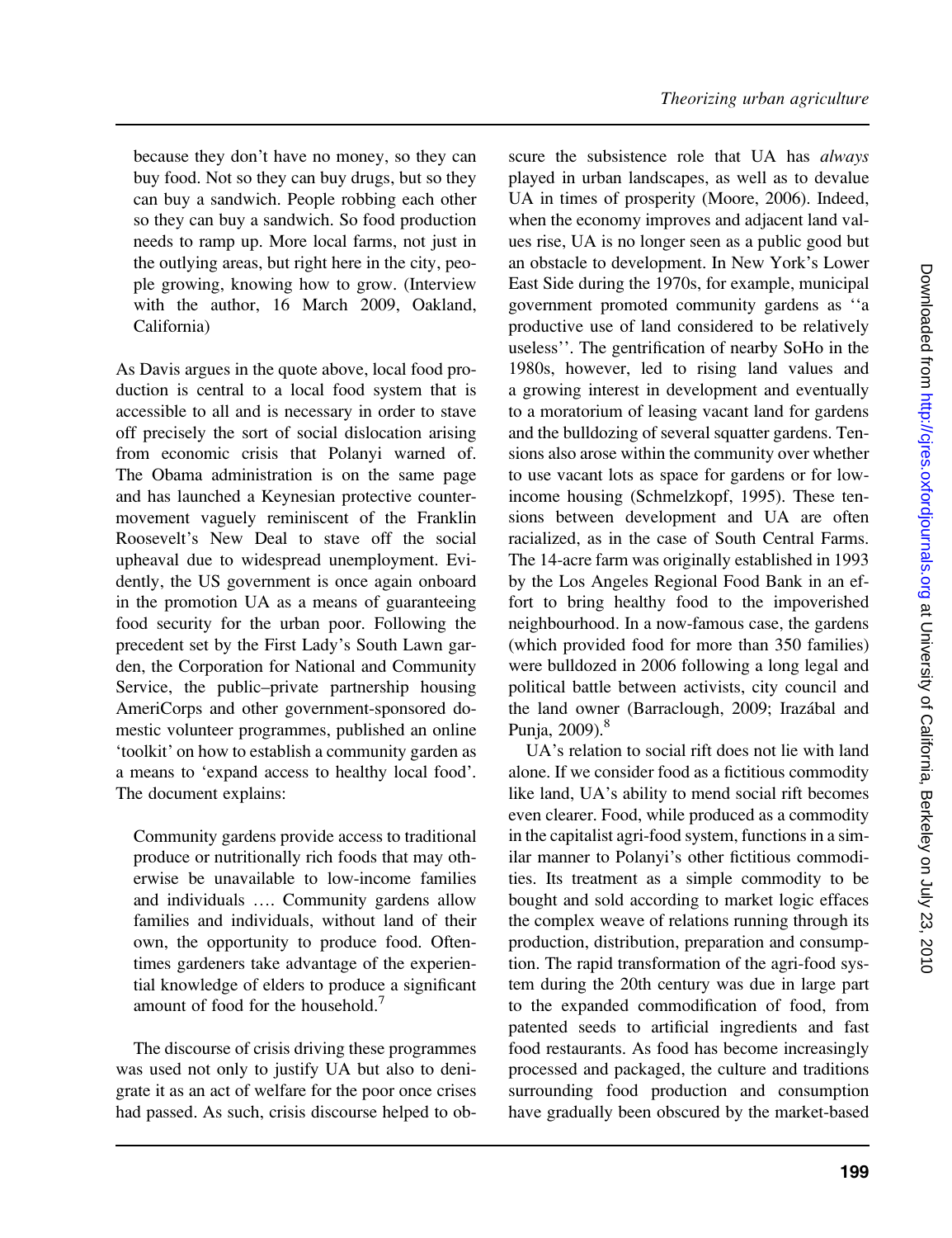ideology of cheap food (Levenstein, 2003; Schlosser, 2005).

The socio-cultural significance of food and agriculture rarely factors into calculations of profit margins; certain social relations woven into the agri-food system—for example agricultural and culinary knowledge and its cultural significance—are impossible to quantify and either resist commodification or are erased by a commodified agri-food system. Since the middle of the last century, the commodification of food has systematically unravelled many of these existing social relations and created new commodity-driven relations of production and consumption that ''undermine the source of all wealth—the soil and the worker'' at multiple scales (Marx, 1976, 638). Farming has evolved into a highly specialized industry based on inputs and outputs and which engages less than 2 per cent of the US population; over-application of agrichemicals have poisoned farmworkers and created a massive 'dead zone' in the Gulf of Mexico; agricultural and culinary knowledge have been lost; diabetes, heart disease and obesity have followed on the heels of junk food consumption worldwide.

As a protective counter-movement, UA attempts to mitigate social rift by de-commodifying land, labour and food. Various case studies in North America have illustrated how gardens are a site of interaction between various ages and ethnic groups, where knowledge about food production and preparation is shared and community ties strengthened (Baker, 2005; Irazábal and Punja, 2009; Saldivar-Tanaka and Krasny, 2004; Shinew et al., 2004). UA produces new commons, by returning—at least partially—the means of production to urban populations. The verdure emerging from cities' marginal spaces—road medians, infrastructure rights of way, vacant lots, wasteland—signals both a reclamation of what remains of the commons and the creation of new commons from the interstitial spaces skipped over by capital or left fallow in its retreat. In Europe and North America, movements to redevelop industrial brownfields as urban green space offer possibilities for scaling up UA (DeSousa, 2004; Rosol, 2005). While the forces giving rise to UA differ between the Global North and South, UA joins together these tiny tesserae into a fertile mosaic in both places, where gardens grown along the abandoned railroad right of way in Detroit are not unlike those growing alongside rusted rails in Dakar. Goats and cattle graze weeds growing up amid the cement blocks and rebar of all-but-abandoned buildings. A bean patch is tucked in the 3 metre wide strip of road shoulder between the asphalt and the wall of a government building. An abandoned racetrack is a patchwork of vegetable gardens from a nearby drainage ditch.

The commons are not solely the vacant spaces and wastelands of the world's cities but include all agricultural resources and foodways that have been commodified (or lost to substitution by a commodity)—land, seeds, water, soil fertility, biodiversity, agricultural and culinary knowledge. Several case studies note the biodiversity and knowledge conserved in urban gardens, particularly by immigrant groups, despite the difficulties in retaining these spaces in a commodified landscape where land value trumps usufruct rights and municipal codes are often at odds with farming practices such as compost production, wastewater recycling and small livestock husbandry.<sup>9</sup> As Johnston (2008) argues, alternative food movements such as UA can ultimately reclaim these once-common resources from the enclosure of capitalist commodification by:

ensur[ing] that access to basic life-goods like food can be met through non-commodity channels, particularly when sufficient purchasing power is lacking .... Reclaiming the commons does not necessarily mean that markets and individual consumption styles are eradicated, but it does demand that markets be reembedded in social structures that ensure that nutritious, sustainable food goes not only to those who can afford it but to everyone. (100–101)

For many forms of UA, this sort of Polanyian counter-movement amounts to a wresting away of food production and consumption from the market via the valorization of unquantifiable socio-cultural values and relations traditionally inherent in food.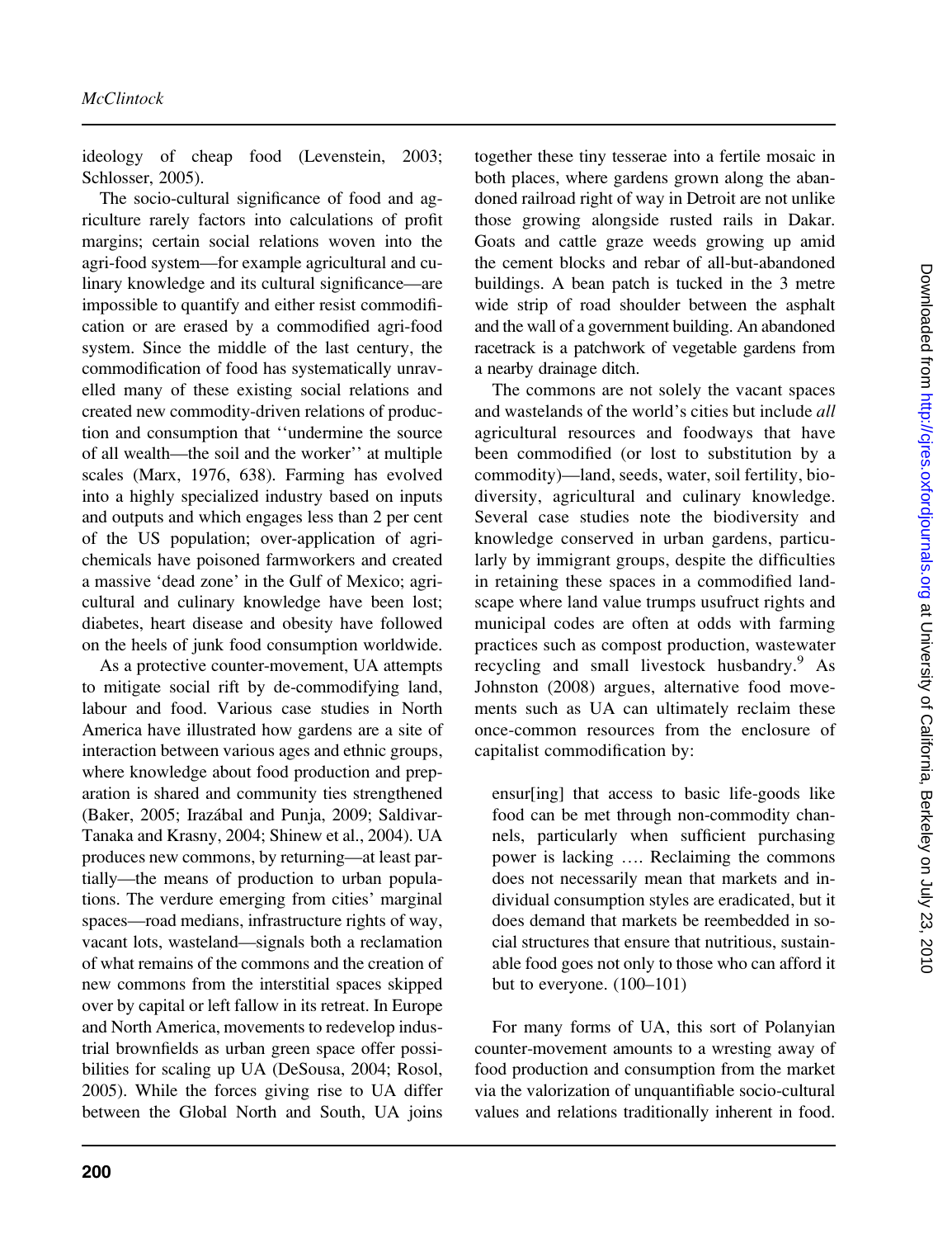For guerrilla gardeners and food justice advocates, it more explicitly represents a radical rejection of a commodified agri-food system via the appropriation of land and labour for purposes other than the accumulation of capital.

## Individual rift: alienation

Social and ecological dimension alone cannot fully explain the rise of UA in the North. For many, a certain lifestyle politics drives the attraction to the urban farming; 'getting in touch with nature' or 'learning where our food comes from' is a common trope. It is important then to hone in on how metabolic rift impacts the individual consciousness. As a broader social rift is cleaved by the commodification of land and labour, people experience an internalized dimension of metabolic rift, which I refer to as 'individual rift'. Essentially what Marx called alienation [*Entaüsserung*] from labour and from nature, it manifests as the perception of self as external to the environment. While this dimension of metabolic rift is perhaps the most difficult to overcome due how deeply rooted it is in the social processes outlined above, individual rift can be addressed—and potentially overcome—through UA more easily than can other forms of rift precisely because it arises at the level of the individual consciousness. Two interrelated forms of alienation are central to individual rift: alienation from labour and alienation from nature. First, individual rift arises from our alienation from the fruits of our labour. As discussed above, the social rift in metabolism arises from the commodification of labour and the separation of the worker from the means of production (for example the land). At the same time, under capitalist production, a wage labourer no longer owns the finished product he or she creates. Rather than producing something for his or her own use, the worker produces it for the capitalist (for example an agribusiness corporation) to sell as a commodity to earn profits used to fuel further accumulation. As Sohn-Rethel (1978, 109–16) argues, the root of this alienation lies in the division of intellectual and manual labour, a long historical process cemented at the dawn of capitalism via the rationalization of labour and which intensified individual rift.<sup>10</sup> The later 'Balkanization of knowledge' into social and natural sciences encouraged the division of labour, further alienating humans from nature as a result of the ''inadequate understanding of how these knowledges connect with one another in the process of producing the concrete outcomes in which we are interested'' (Dickens, 1996, 21). Due to this division of manual and intellectual labour, the rationalization of production through technological advances and the de-skilling of labour have further alienated the worker from the product and the whole process of production. In short, the more that science enters into production, the less the worker understands about the process of production and the more his or her creative capacity is undermined (Braverman, 1974, 428).

Second, the separation from land as discussed in the previous section is central to individual rift. From both ecological and Marxian perspectives, humans simultaneously shape and are shaped by the ecosystems to which we belong. More specifically, we are the nature around us. Nature is, Marx theorized, integral to human life and development (Dickens, 1996, 57) As Mészáros (2005, 124) explains, ''the historically primary relationship between man and nature [is] *nature's relation to itself*, on the grounds that man is a specific part of nature''. Since ''earth is the first condition of man's existence, land is, of course, absolutely inalienable from  $man'$  (Mészáros, 2005, 134), and by extension, inalienable from all sorts of non-quantifiable social significance; precisely why Polanyi considered it inseparable. It follows, then, that the expropriation and commodification of land and nature—a process central to the cleaving of social rift—rends not only a material rift between land and labour but also an internalized rift in our cognitive and experiential understanding of ourselves as functional organisms existing as a part of a larger ecosystem. $11$ 

This alienation from nature is well documented in developmental psychology, education and evolutionary biology, as well. The shift from direct to 'increasingly abstract and symbolic' contact with the outside environment in the contemporary political economy (Orr, 2002, 291) limits affective,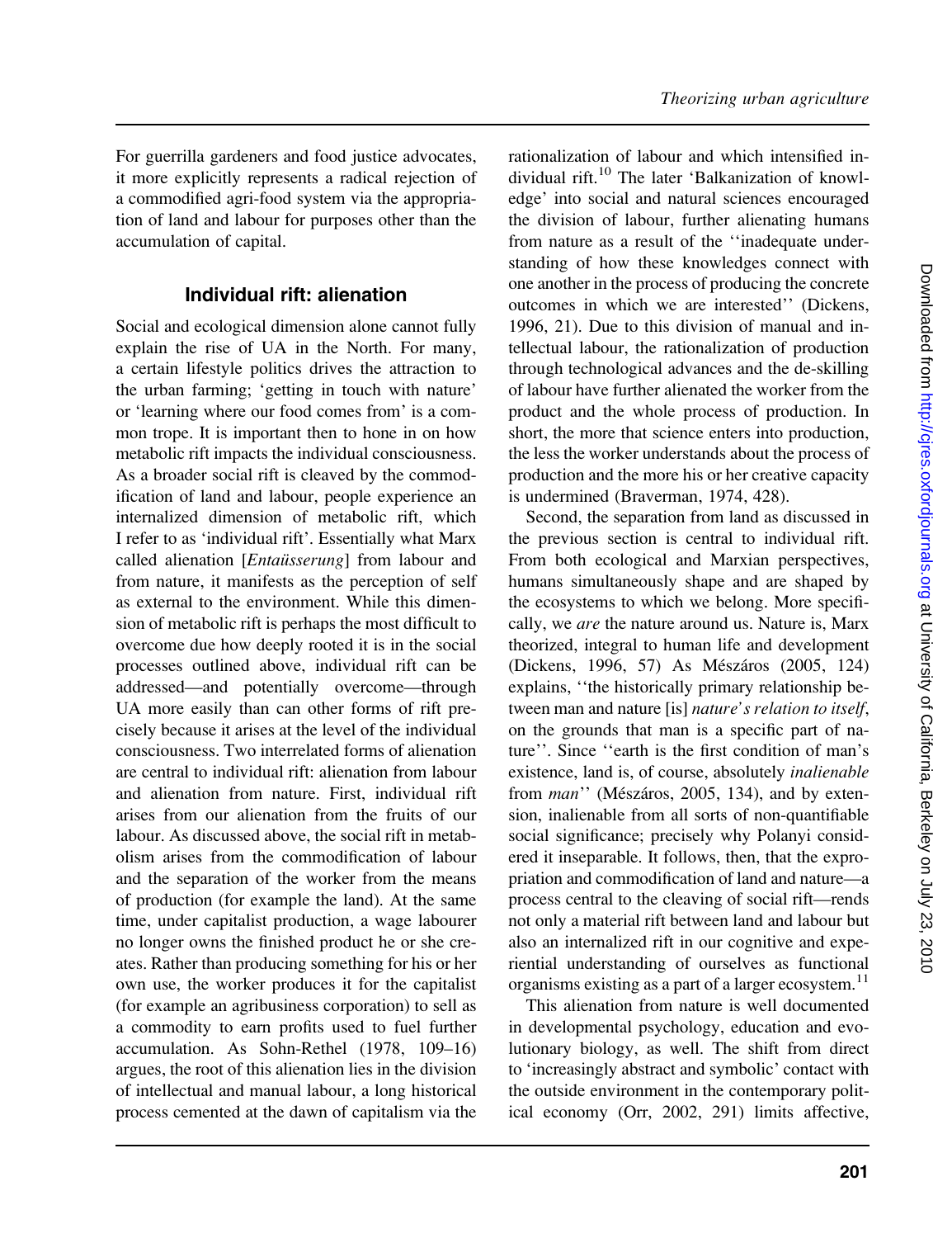cognitive and evaluative development in children (Kahn and Kellert, 2002), leading to a rise in childhood behavioural problems, popularly referred to as 'nature deficit disorder' (Louv, 2008). Several studies have concluded that exposure to vegetation and green space is essential to children's cognitive development, can reduce attention deficit disorder and reduce crime and 'mental fatigue' or desperation in impoverished urban areas (Kuo and Sullivan, 2001; Taylor et al., 2001).

From the Marxian perspective, the de-alienation of humans both from the fruits of our labour and from the natural or biophysical world depends on our active metabolism of nature through labour. By physically labouring the soil, sowing seeds, cultivating, harvesting and preparing food, UA mends individual rift by reengaging individuals with their own metabolism of the natural environment. Not only do experiences in the garden bring the urban farmer, gardener or beekeeper into direct contact with the biophysical environment—soil, plants, water, sunshine, rain, worms, insects, birds—as prescribed by the behavioural scientists cited above, but also allows him or her to experience and metabolize the surrounding landscape, transforming it into a product that he or she can consume. The urban farmer's labour thus sutures individual rift, reintegrating the human with nature as well as de-alienating the labourer from fruit of his or her labour. In this case, labour's fruit is more than metaphor, as it may indeed be a fruit, vegetable, honey, milk, eggs or meat.

Several public health and education studies have linked UA to enhanced natural science and nutritional knowledge and improved mental and physical health (Hermann et al., 2006; Morris and Zidenburg-Cherr, 2002; Pothukuchi, 2004; Twiss et al., 2003; Wakefield et al., 2007). Recent immigrants to the North American cities rely on UA as a means of alleviating boredom and putting their agrarian skills and knowledge to work. For Hmong women in Sacramento, urban gardening ''structured their time, and provided a sense of accomplishment, as they grew their own produce, and supplied their children, grandchildren, and families with food'', countering the culture shock and feelings of dependence and uselessness they felt upon arrival to the USA (Corlett et al., 2003, 377). A study by Airriess and Clawson (1994) on UA practised by Vietnamese refugees in New Orleans reported similar findings. $12$ 

Such attempts to overcome individual rift by reengaging with the processes of food production and consumption lie at the centre of the UA movement in the Global North. As I argue above, UA arises as a counter-movement in response to economic crisis and to the commodification of land and labour. Yet viewing UA in this way alone does not fully grasp UA's multiple origins, functions and forms. Focusing on individual rift—particularly in the North where there is a longer history of alienation from manual labour and the biophysical environment—helps to illuminate the important role that UA serves in late capitalist economies while differentiating its various forms. While guerrilla gardening and food justice initiatives may arise from an explicitly counter-hegemonic challenge to the capitalist food system as described in the previous section, the groundswell of interest in community gardens backyard and community gardening appears to be largely linked to efforts to lessen the impact of individual rift. While individual rift is arguably much more widespread in the North than in the cities of the South where linkages to agrarian livelihoods remain intact, within a generation or two, urban dwellers in the South may also experience similar alienation from their food. The words of a young woman from Bamako poignantly illustrate this: ''Why should we care about agriculture, about soil erosion? That's the domain of rural peasants'' (Personal interview with the author, 6 July 2006, Bamako, Mali).

While I am not arguing that *everyone* can or should grow his or her own food, my intention is to show how the practices associated with UA tilling, planting, weeding, watering, harvesting, composting—are a force of de-alienation. UA, from this perspective, can help re-establish a conscious metabolic relationship between humans and our biophysical environment by reintegrating intellectual and manual labour. It is also important to emphasize that this dimension of rift is a necessary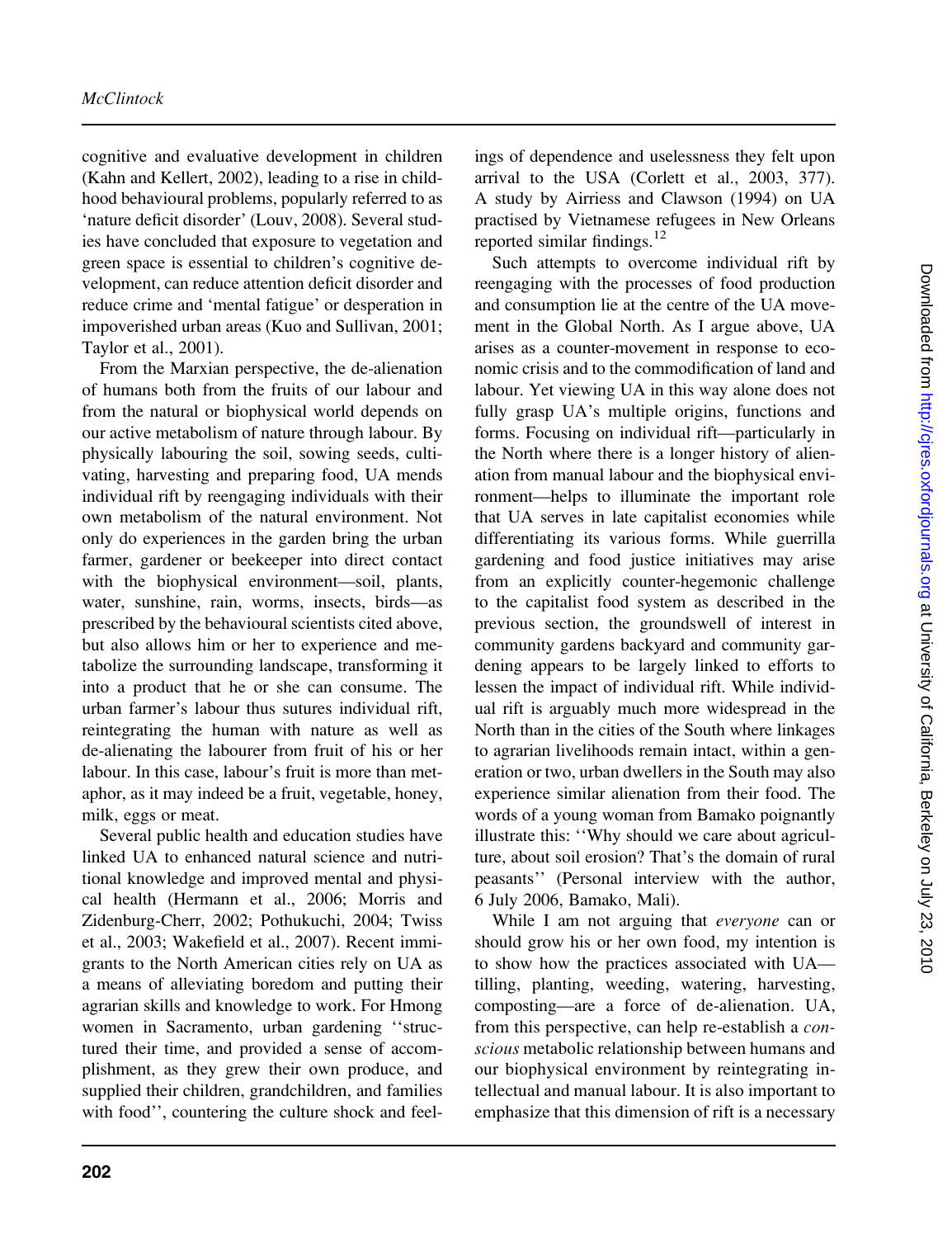prerequisite to the ongoing expansion of capitalist modes of production. If, as Marx argued, nature is alienable from humans, we can easily make the link between ecological and human health; damage to the environment is therefore damage to one's self. Complacency towards what we would otherwise perceive as self-destructive actions is contingent on individual rift; to perceive and experience environmental degradation as a solely external process rather than one simultaneously internal and external depends on this alienation. Recognizing this form of rift and understanding the forces that cleave it is therefore an essential first step.

## **Conclusions**

As I have shown in this paper, metabolic rift has three interrelated and interdependent dimensions ecological, social and individual—operating at multiple scales. Understanding these dimensions of metabolic rift this way is valuable for both theory and practice. The traditional emphasis on cycles of environmental degradation used by most metabolic rift theorists can help to illustrate how ecological crisis is rescaled upwards and outwards due to the expansionary logic of global capital, but a singular focus on this ecological dimension may be crippling. While it may elucidate the agri-food system's dependency on cross-scalar ecological subsidies, it may fail to identify the fault lines and fractures in such a system that an added focus on individual and social dimensions of metabolic rift can offer. It is precisely along these fault lines that practices such as UA arise and where policy makers, planners, non-profit workers and UA advocates alike may locate and seize opportunities to transform the agri-food system into one more equitable, healthy and ecologically sustainable. While metabolic rift is arguably irreparable within the logic of a capitalist system, using this multidimensional framework may better reveal the locations of these potential points of engagement.

In addition, understanding UA through this lens not only helps to explain how and why UA arises in different parts of the world but may also reveal opportunities for its expansion as part of a growing network of local food systems. As we have seen, UA frequently arises as a protective countermovement at a local level from the inevitable crises of capitalism (such as the one in which we find ourselves currently) unfolding at the global level. A certain momentum develops, however, whereby these small-scale movements—occurring as an inchoate patchwork of local sites—evolve into a semi-coordinated force, spurred on by increasing public visibility and eventually, regional or national level support. North–North, South– South and North–South associational linkages have also helped to mobilize support for UA. Urban farmers and UA policies in the South have served as models for UA activists in the North; similarly, media, resources and technical information from Northern organizations such as the Resource Centres on Urban Agriculture and Food Security and the Centre for Learning on Sustainable Agriculture have benefited UA extension work in the South. Understanding the social dimensions of UA is critical to any such transformation. As I argue above, de-commodifying food, the land on which it is grown and the labour with which it is produced first requires attention to individual rift; the de-alienation of humans from the biophysical environment is a necessary prerequisite. This may occur either via individual engagement or via formal or informal efforts to reintegrate humans and nature, and intellectual and manual labour, through experiential education and praxis. A de-alienated population provides the critical mainstay of support for ongoing resistance to the inevitable attempts at re-commodification. Crucial then is the creation and protection of a new agrarian commons created among the urban fallows, the cultivation of associational linkages between urban producers and consumers and investment in other policy frameworks and infrastructure necessary to promote urban food production as a multifunctional practice. Indeed, UA should be framed and supported in a way that addresses the multiple dimensions of metabolic rift. These first important steps towards the gradual ''abolition of the antithesis between town and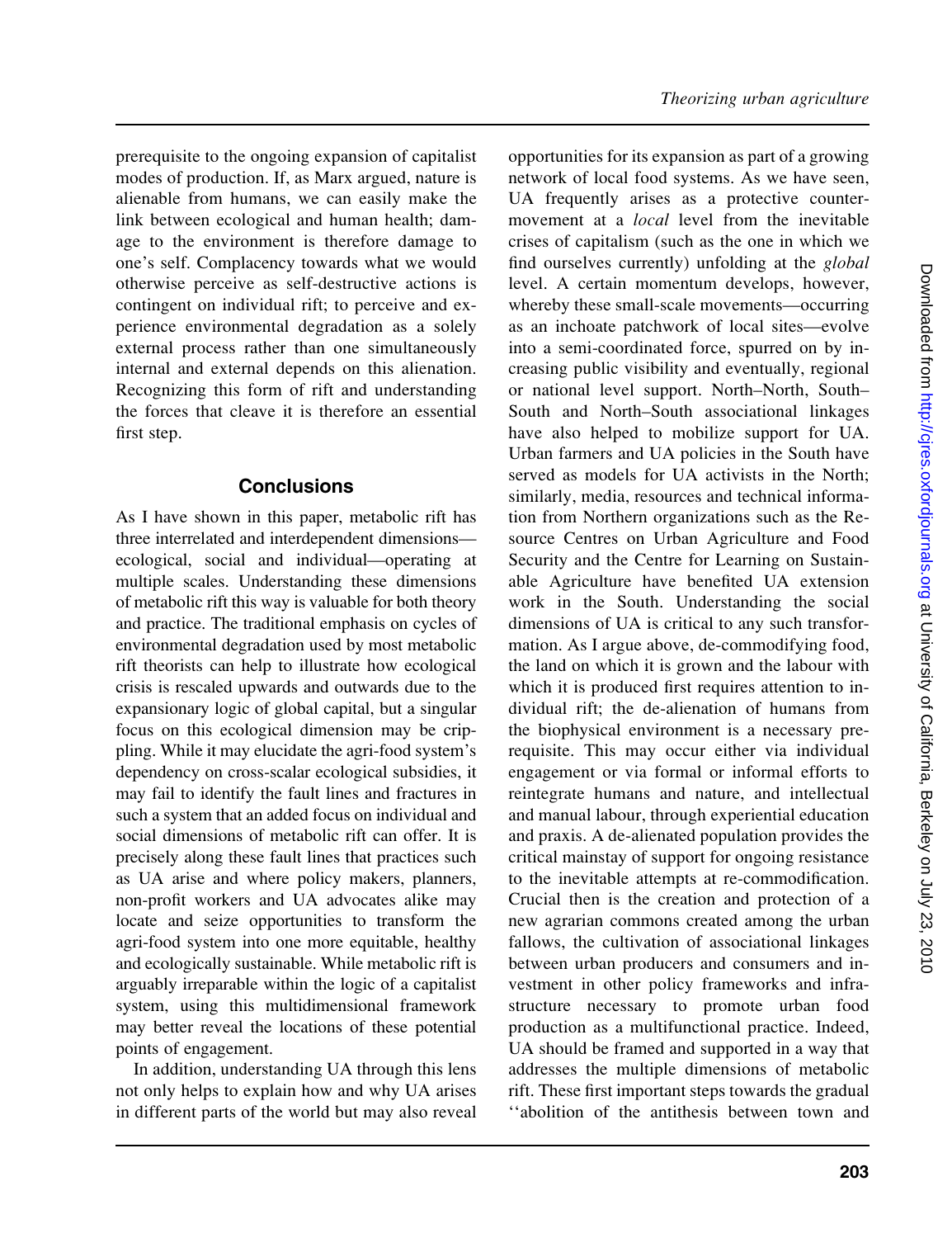country'', intellectual and manual labour, humans and nature, are underway in urban gardens worldwide. The ability to scale it up remains to be seen. Promoting the growth and vitality of these urban agricultural spaces through coordinated policy, planning and action across scales—from individual decision making to municipal planning to national and global policy—remains the grand task ahead.

#### Endnotes

 $1$  For a detailed reviews of the history of 'metabolism' and its use as a conceptual theory, used first by natural scientists and later by Marx and other social scientists, see Foster (1999, 2000) and Heynen et al. (2006). Marxian geographers and political ecologists have further advanced Marx's theory of metabolism by showing how social processes produce nature (Harvey, 2006; Smith, 2008; Swyngedouw, 2006).

 $2$ . The origins of this paper actually lie in the use of metabolic rift as a pedagogical tool to explain UA's multifunctionality in both the Global South and North. For 3 years, I co-taught an undergraduate course on UA in which we used the theory to frame our interdisciplinary study of urban agroecosystems. It enabled us to bridge disciplinary divides, linking social science analyses of urbanization and the rise of the industrial agri-food system to biophysical science understandings of soil and insect ecology and a hands-on laboratory practicum in which students grew their own food. Framing the course this way allowed students to understand—both intellectually and experientially—how UA simultaneously arises from metabolic rift *and* attempts to overcome it. Similarly, this framework has helped me make sense of the various forms of UA I have encountered in the field both a researcher and extensionist working in the USA, Latin America, West Africa and South Asia over the last decade.

 $3$  Engels noted this temporal shift occurring under capitalist modes of production: ''the working individual is not only a stabilizer of the present but also, and to a far greater extent, a squanderer of past, solar heat'' (Engels in Foster, 2000, 166).

<sup>4</sup> It is crucial to understand that primitive accumulation is not a process solely relegated to the 'pre-history of capitalism' but is an ongoing process of commodification of public goods and spaces that extends beyond the histor-

ical enclosure of the commons centuries ago (DeAngelis, 2004). This 'accumulation by dispossession' (Harvey, 2003) of resources is visible as contemporary markets expand to incorporate such diverse commonly held resources as water, genes and knowledge (Goodman et al., 1987; Kloppenberg, 2005).

 $<sup>5</sup>$  Davis (2006) describes the 'urban involution' occurring</sup> in many cities of the Global South where population growth outpaces economic growth, leading to the expansion of the informal economy and more extreme forms of self-exploitation necessary for survival.

<sup>6</sup> Self-exploitation and the resulting deflection of reproduction costs therefore allow accumulation to also take place without dispossession, as Hart (2002) and Arrighi (2008), and Berry (1993) have argued.

<sup>7</sup> Online: http://www.serve.gov/toolkits/comm-gardens/ index.asp (accessed 22 June 2009).

<sup>8</sup> Paradoxically, urban gardens that arise from undervalued vacant land may ultimately contribute to the rising property values adjacent to the gardens (Voicu and Been, 2008), ultimately threatening their tenure.

 $9$  See Corlett et al. (2003) on biodiversity and agricultural knowledge in Hmong gardens in Sacramento. Airriess and Clawson (1994) describe how Vietnamese gardeners in New Orleans burn crop residues to fertilize soil in violation of city codes.

<sup>10</sup> According to Sohn-Rethel's analysis, the alienation of the worker from his or her product did not necessarily arise solely in the capitalist era but was an ongoing historical process that—while beginning in the classical era with the development of Euclidean geometry—grew wider during the Renaissance era. The 'unity of head and hand' inherent to artisanal production slowly diminished as design became the domain of mathematicians, engineers and military architects and basic construction left to craftsmen.

 $11$  Admittedly, alienation from land and labour alone cannot account for individual rift between humans and nature. Geographers and environmental historians have for decades attempted to trace the origins of the human versus nature dualism, ascribing the cleavage to Aristotelian logic and its resurgence during the Age of Enlightenment and to the material development of human powers that allowed for the objective manipulation of nature (Glacken, 1967; Smith, 2008; Williams, 1973, 10–48).

 $12$  It is important to note here that many of these refugees also use UA as a coping strategy to deal with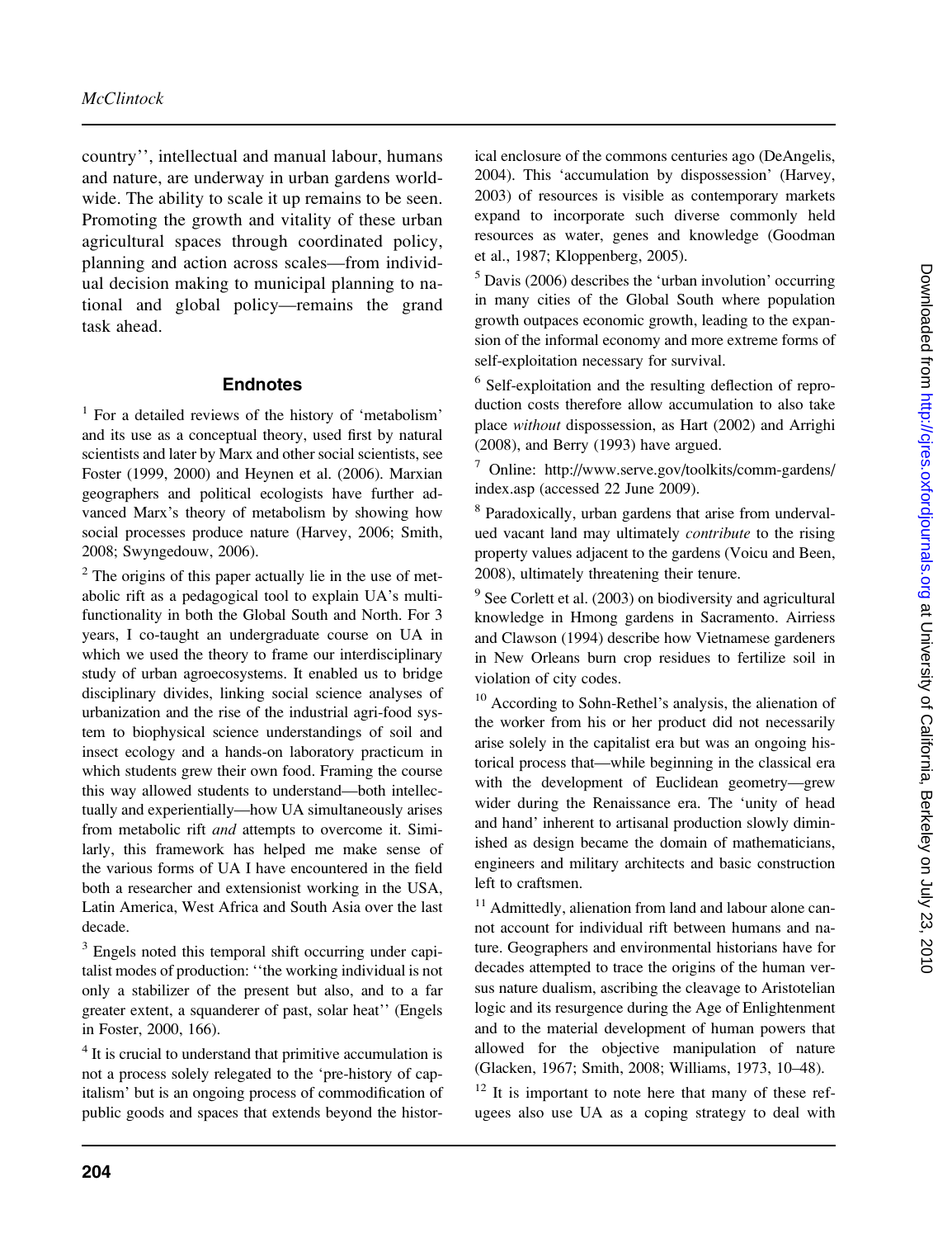persistence of poverty in the neighbourhoods where they were resettled.

#### Acknowledgements

Preparation of this article was made possible by fellowships from the Robert and Patricia Switzer Foundation and UC Berkeley's Institute for the Study of Social Change. The author wishes to thank the following people for their comments on earlier drafts of this article: Rachel Brahinsky, Sandy Brown, John Lindenbaum, Seth Lunine, Alex Tarr, Nathan Sayre, Christine Trost, Dick Walker and two anonymous reviewers.

#### References

- Airriess, C. A. and Clawson, D. L. (1994) Vietnamese market gardens in New Orleans. Geographical Review, 84: 16–31.
- Ali Memon, P. and Lee-Smith, D. (1993) Urban agriculture in Kenya. Canadian Journal of African Studies, 27: 25–42.
- Arrighi, G. (2008) Adam Smith in Beijing: Lineages of the Twenty-First Century. London: Verso.
- Baker, L. E. (2005) Tending cultural landscapes and food citizenship in Toronto's community gardens. Geographical Review, 94: 305-325.
- Barraclough, L. R. (2009) South Central Farmers and Shadow Hills homeowners: land use policy and relational racialization in Los Angeles. The Professional Geographer, 61: 164–186.
- Berry, S. (1993) No Condition Is Permanent: The Social Dynamics of Agrarian Change in Sub-Saharan Africa. Madison: University of Wisconsin Press.
- Braverman, H. (1974) Labor and Monopoly Capital: The Degradation of Work in the Twentieth Century. New York: Monthly Review Press.
- Brown, K. H. and Jameton, A. L. (2000) Public health implications of urban agriculture. Journal of Public Health Policy, 21: 20–39.
- Clark, B. and York, R. (2005) Carbon metabolism: global capitalism, climate change, and the biospheric rift. Theory and Society, 34: 391-428.
- Clark, B. and York, R. (2008) Rifts and shifts: getting to the root of environmental catastrophe. Monthly Review, 60: 13–24.
- Clausen, R. (2007) Healing the rift: metabolic restoration in Cuban agriculture. Monthly Review, 59: 40–52.
- Clausen, R. and Clark, B. (2005) The metabolic rift and marine ecology: an analysis of the ocean crisis within capitalist production. Organization & Environment, 18: 422–444.
- Clow, M. and McLaughlin, D. (2007) Healing the metabolic rift between farming and the eco-system: chal-

lenges facing organic farmers in Canada and in Sweden. Journal of the Society for Socialist Studies, 3: 5–21.

- Cochrane, W. W. (1993) The Development of American Agriculture: A Historical Analysis. Minneapolis: University of Minnesota Press.
- Cofie, O. O., Kranjac-Berisavlevic, G. and Dreschel, P. (2005) The use of human waste for peri-urban agriculture in northern Ghana. Renewable Agriculture and Food Systems, 20: 73–80.
- Corlett, J. L., Dean, E. A. and Grivetti, L. E. (2003) Hmong gardens: botanical diversity in an urban setting. Economic Botany, 57: 365–379.
- Crouch, D. and Ward, C. (1988) The Allotment: Its Landscape and Culture. London: Faber and Faber.
- Davis, M. (2006) Planet of Slums. London: Verso.
- DeAngelis, M. (2004) Separating the doing and the deed: capital and the continuous character of enclosures. Historical Materialism, 12: 57–87.
- DeSousa, C. A. (2004) The greening of brownfields in American cities. Environmental Planning and Management, 47: 579–600.
- Dickens, P. (1996) Reconstructing Nature: Alienation, Emancipation and the Division of Labor. London: Routledge.
- Dreschel P, Kunze D. (eds). (2001). Peri-Urban Agriculture: Closing the Rural-Urban Nutrient Cycle in Sub-Saharan Africa. New York: CABI Publishing.
- Egziabher AG, Lee-Smith D, Maxwell DG, et al. (eds). (1994) Cities Feeding People: An Examination of Urban Agriculture in East Africa. Ottawa: IDRC.
- Engels, F. (1959) The Dialectics of Nature. Moscow: Progress.
- Foster, J. B. (1999) Marx's theory of metabolic rift: classical foundations for environmental sociology. American Journal of Sociology, 105: 366–405.
- Foster, J. B. (2000) Marx's Ecology: Materialism and Nature. New York: Monthly Review Press.
- Foster, J. B. and Magdoff, F. (2000) Liebig, Marx, and the depletion of soil fertility: relevance for today's agriculture. In F. Magdoff, J.B. Foster, and F.H. Buttel (eds) Hungry for Profit: The Agribusiness Threat to Farmers, Food and the Environment. New York: Monthly Review Press.
- Freeman, D. B. (1991) A City of Farmers: Informal Urban Agriculture in the Open Spaces of Nairobi, Kenya. Montreal: McGill-Queen's University Press.
- Glacken, C. J. (1967) Traces on the Rhodian Shore. Berkeley: University of California Press.
- Goodman, D., Sorj, B. and Wilkinson, J. (1987) From Farming to Biotechnology: A Theory of Agro-Industrial Development. New York: Basil Blackwell.
- Guyer, J. I. (1987) Introduction. In J.I. Guyer (ed.) Feeding African Cities. Bloomington: Indiana University Press.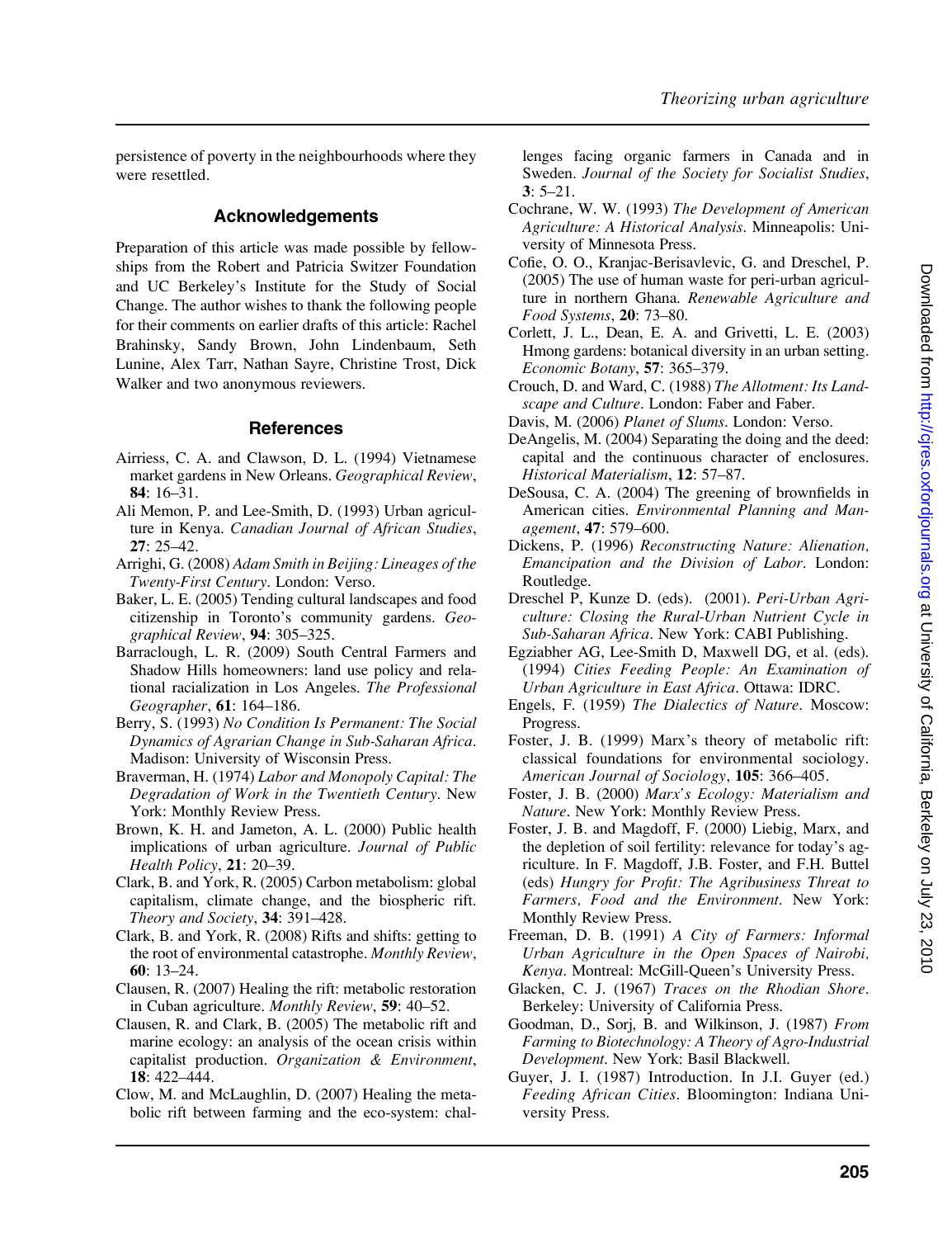- Hart, G. (2002) Disabling Globalization: Places of Power in Post-Apartheid South Africa. Berkeley: University of California Press.
- Harvey, D. (2003) The New Imperialism. New York: Oxford University Press.
- Harvey, D. (2005) A Brief History of Neoliberalism. New York: Oxford University Press.
- Harvey, D. (2006) Spaces of Global Capitalism. London: Verso.
- Harvey, D. (2007) Limits to Capital. London: Verso.
- Hermann, J. R., Parker, S. P. and Brown, B. J., et al. (2006) After-school gardening improves children's reported vegetable intake and physical activity. Journal of Nutrition Education and Behavior, 38: 201–202.
- Heynen, N., Kaika, M. and Swyngedouw, E. (2006) In the Nature of Cities: Urban Political Ecology and the Politics of Urban Metabolism. London: Routledge.
- Hovorka, A., de Zeeuw, H. and Njenga, M. (eds). (2009) Women Feeding Cities: Mainstreaming Gender in Urban Agriculture and Food Security. Bourton on Dunsmore: Practical Action Publishing.
- Howard A. Sir., (1943) An Agricultural Testament. New York: Oxford University Press.
- Huber, M. T. (2009) Energizing historical materialism: fossil fuels, space and the capitalist mode of production. Geoforum, 40: 105–115.
- Irazábal, C. and Punja, A. (2009) Cultivating just planning and legal institutions: a critical assessment of the South Central Farm struggle in Los Angeles. Journal of Urban Affairs, 31: 1–23.
- Johnston, J. (2008) Counterhegemony or bourgeois piggery? food politics and the case of foodshare. In W. Wright and G. Middendorf (eds) The Fight Over Food: Producers, Consumers, and Activists Challenge the Global Food System. University Park: Pennsylvania State University.
- Kahn Jr., P. H. and Kellert, S. R. (eds). (2002) Children and Nature: Psychological, Sociocultural, and Evolutionary Investigations. Cambridge: MIT Press.
- Kloppenberg, J. (2005) First the Seed: The Political Economy of Plant Biotechnology. Madison: University of Wisconsin Press.
- Kuo, F. E. and Sullivan, W. C. (2001) Environment and crime in the inner city: does vegetation reduce crime? Environment and Behavior, 33: 343–367.
- Lawson, L. J. (2005) City Bountiful: A Century of Community Gardening. Berkeley: University of California Press.
- Levenstein, H. (2003) Paradox of Plenty: A Social History of Eating in Modern America. Berkeley: University of California Press.
- Louv, R. (2008) Last child in the woods: saving our children from nature-deficit disorder. Chapel Hill: Algonquin Books.
- Marx, K. (1976) Capital: A Critique of Political Economy, vol. 1. London: Penguin Classics.
- Marx, K. (1981) Capital: A Critique of Political Economy, vol. 3. London: Penguin Classics.
- Marx, K. and Engels, F. (1978) The Marx-Engels Reader. New York: WW. Norton & Co.
- Mazoyer, M. and Roudart, L. (2006) A History of World Agriculture From the Neolithic Age to the Current Crisis. New York: Monthly Review Press.
- McClintock, N. (2004) Women in Senegalese peri-urban agriculture: the case of Touba Peycouck. Urban Agriculture, 12: 25–26.
- Meillassoux, C. (1983) The economic bases of demographic reproduction: from the domestic mode of production to wage-earning. Journal of Peasant Studies, 11: 50–61.
- Mészáros, I. (2005) Marx's Theory of Alienation. London: Merlin Press.
- Moore, J. W. (2000) Environmental crises and the metabolic rift in world-historical perspective. Organization & Environment, 13: 123–157.
- Moore, S. (2006) Forgotten roots of the Green City: subsistence gardening in Columbus, Ohio, 1900–1940. Urban Geography, 27: 174–192.
- Moore, J. W. (2008) Ecological crises and the agrarian question in the world-historical perspective. Monthly Review, 60: 54–63.
- Morris, J. L. and Zidenburg-Cherr, S. (2002) Gardenenhanced nutrition curriculum improves fourth-grade school children's knowledge of nutrition and preferences for some vegetables. Journal of the American Dietary Association, 102: 91–93.
- Mougeot LJA. (ed.). (2005) Agropolis: The Social, Political and Environmental Dimensions of Urban Agriculture. Ottawa: IDRC.
- Nicolaides, B. M. (2001) The quest for independence: workers in the suburbs. In T. Sitton and W. Deverell (eds) Metropolis in the Making: Los Angeles in the 1920s. Berkeley: University of California Press.
- Orr, D. W. (2002) Political economy and the ecology of childhood. In Kahn P.H. Jr and S.R. Kellert (eds) Children and Nature: Psychological, Sociocultural, and Evolutionary Investigation. Cambridge: MIT Press.
- Polanyi, K. (2001) The Great Transformation: The Political and Economic Origins of Our Time. Boston: Beacon Press.
- Polis GA, Power ME, Huxel GR. (eds). (2004) Food Webs at the Landscape Level. Chicago: University of Chicago Press.
- Pothukuchi, K. (2004) Hortaliza: a youth ''Nutrition Garden'' in Southwest Detroit. Children, Youth and Environments, 14: 124–155.
- Prew, P. (2003) The 21st century world-ecosystem: dissipation, chaos, or transition? In W.A. Dunaway (ed.) Emerging Issues in the 21st Century World-System, vol. 2, London: Praeger.